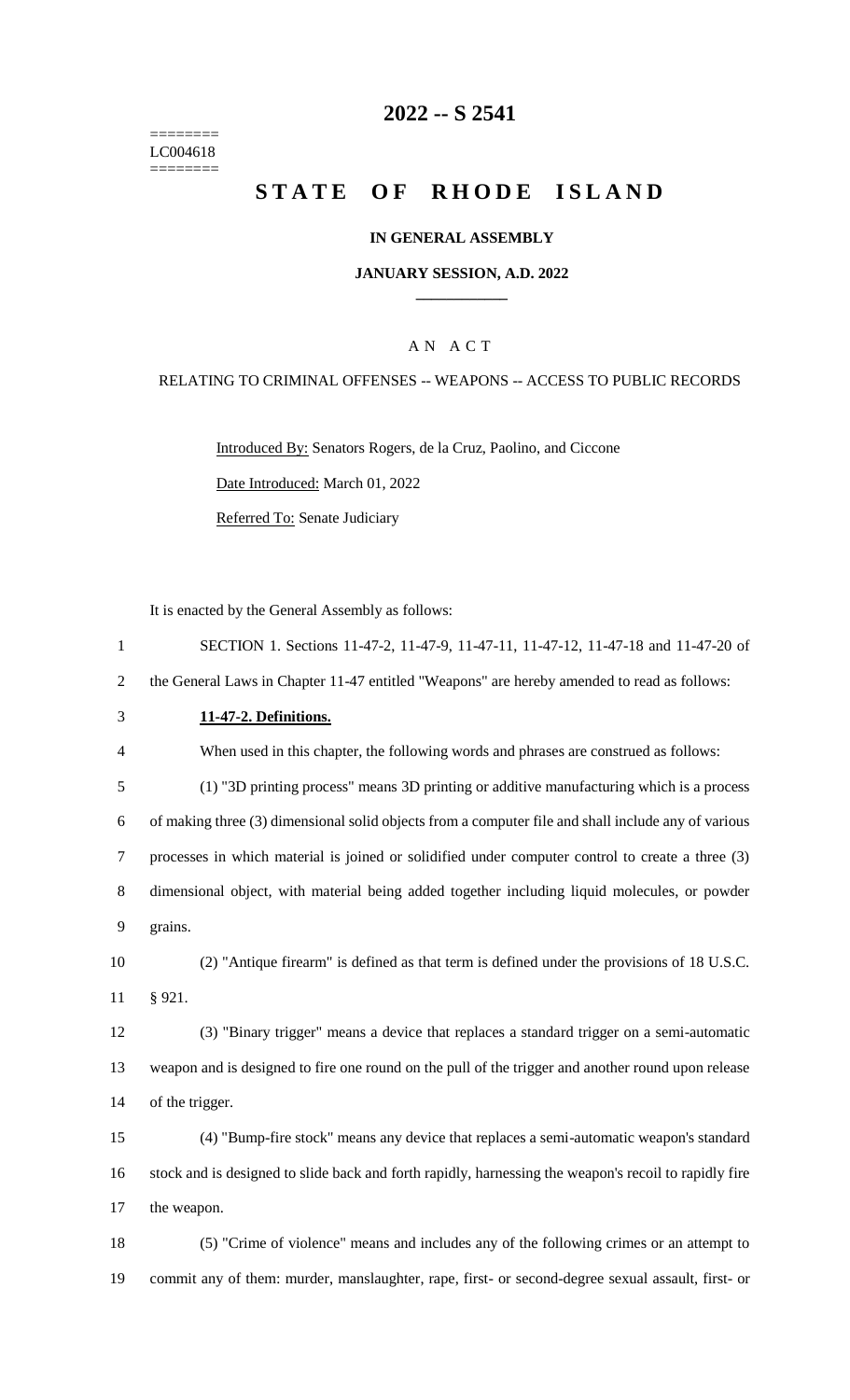second-degree child molestation, kidnapping, first- and second-degree arson, mayhem, robbery, burglary, breaking and entering, any felony violation involving the illegal manufacture, sale, or delivery of a controlled substance, or possession with intent to manufacture, sell, or deliver a controlled substance classified in schedule I or schedule II of § 21-28-2.08, any violation of § 21- 28-4.01.1 or § 21-28-4.01.2 or conspiracy to commit any violation of these statutes, assault with a dangerous weapon, assault or battery involving grave bodily injury, or assault with intent to commit any offense punishable as a felony; upon any conviction of an offense punishable as a felony offense under § 12-29-5.

 (6) "Firearm" includes any machine gun, pistol, rifle, air rifle, air pistol, "blank gun," "BB gun," or other instrument from which steel or metal projectiles are propelled, or that may readily be converted to expel a projectile, except crossbows, recurve, compound, or longbows, and except instruments propelling projectiles that are designed or normally used for a primary purpose other than as a weapon. The frame or receiver of the weapon shall be construed as a firearm under the provisions of this section.

 (7) "Fugitive from justice" means any person who has fled from any state, territory, the District of Columbia, or possession of the United States to avoid prosecution for a crime of violence or to avoid giving testimony in any criminal proceeding.

 (8) "Ghost gun" means a firearm, including a frame or receiver, that lacks a unique serial number engraved or cased in metal alloy on the frame or receiver by a licensed manufacturer, 20 maker, or importer under federal law or markings in accordance with 27 C.F.R. § 479.102. It does not include a firearm that has been rendered permanently inoperable, or a firearm that is not required to have a serial number in accordance with the federal Gun Control Act of 1968.

 (9) "Licensing authorities" means the board of police commissioners of a city or town where the board has been instituted, the chief of police or superintendent of police of other cities and towns having a regular organized police force, and, in towns where there is no chief of police or superintendent of police, it means the town clerk who may issue licenses upon the recommendation of the town sergeant, and it also means any other person or body duly authorized by the city or town charter or by state law.

 (10) "Machine gun" means any weapon that shoots, is designed to shoot, or can be readily restored to shoot automatically more than one shot, without manual reloading, by a single function of the trigger. The term also includes the frame or receiver of the weapon, any combination of parts designed and intended for use in converting a weapon into a machine gun, and any combination of parts from which a machine gun can be assembled if the parts are in the possession or under the control of a person.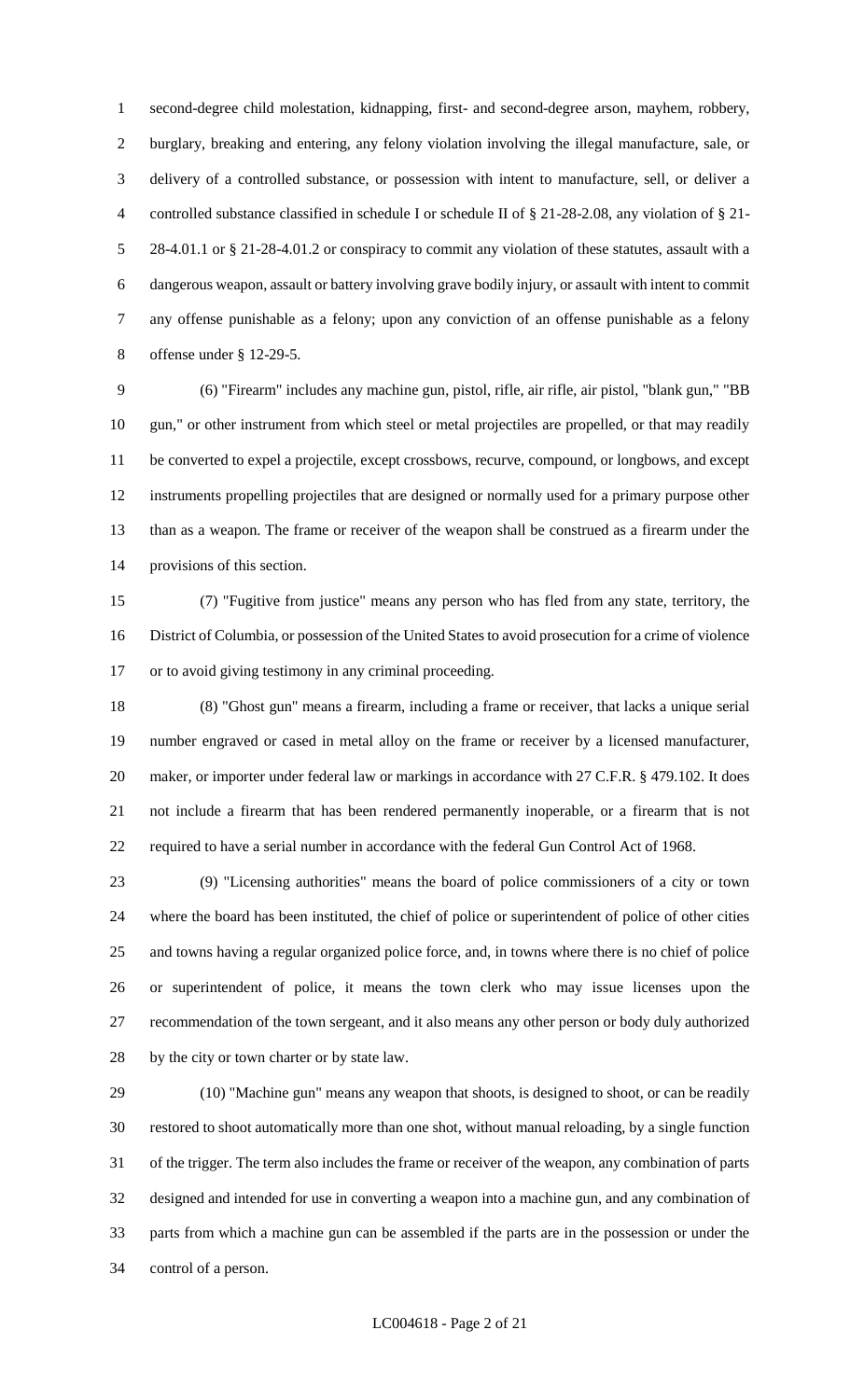(11) "Major component" means, with respect to a firearm: (i) The slide or cylinder or the frame or receiver of the firearm; and (ii) In the case of a rifle or shotgun, includes the barrel of the firearm. (12) "Person" includes an individual, partnership, firm, association, or corporation. (13) "Pistol" includes any pistol or revolver, and any shotgun, rifle, or similar weapon with overall length less than twenty-six inches (26"), but does not include any pistol or revolver designed for the use of blank cartridges only. (14) "Sawed-off rifle" means any rifle with overall length of less than twenty-six inches (26") or barrel length of less than sixteen inches (16"). (15) "Sawed-off shotgun" means any shotgun with overall length of less than twenty-six inches (26") or barrel length of less than eighteen inches (18"). (16) "Sell" includes let or hire, give, lend, and transfer, and "purchase" includes hire, accept, and borrow, and "purchasing" shall be construed accordingly. 14 (17) "Suitable person" means any person who is not prohibited by state law from possessing 15 a pistol or revolver and is not considered unsuitable by a licensing authority. A person may be 16 considered unsuitable if the licensing authority has clear and convincing evidence that the person is a clear and present danger to him or herself, or to another person. Any person may be considered unsuitable if the police department or the attorney general has evidence which supports a good faith 19 belief that the person is a member of a criminal street gang as defined by § 12-19-39(a).  $\left(\frac{(17)(18)}{(17)(18)}\right)$  "Trigger crank" means a trigger actuator that attaches to the trigger of a semi- automatic weapon and causes the weapon to fire by turning the crank handle.  $\left(\frac{18}{19}\right)$  "Undetectable firearm" means any firearm that: (i) After removal of all parts, other than a major component, is not as detectable by walk- through metal detectors commonly used at airports or other public buildings; or (ii) Any major component of which, if subjected to inspection by the types of detection devices commonly used at airports or other public buildings for security screening, would not generate an image that accurately depicts the shape of the component; or (iii) Is manufactured wholly of plastic, fiberglass, or through a 3D printing process; or (iv) Upon which the frame or receiver lacks a unique serial number engraved or cased into on the frame or receiver by a licensed manufacturer, maker, or importer under federal law, or markings in accordance with 27 C.F.R. § 479.102. Provided, however, this subsection shall not apply to any firearm rendered permanently inoperable or a firearm manufactured prior to 1968. **11-47-9. Persons exempt from restrictions.** (a) The provisions of § 11-47-8 shall not apply to sheriffs; deputy sheriffs; the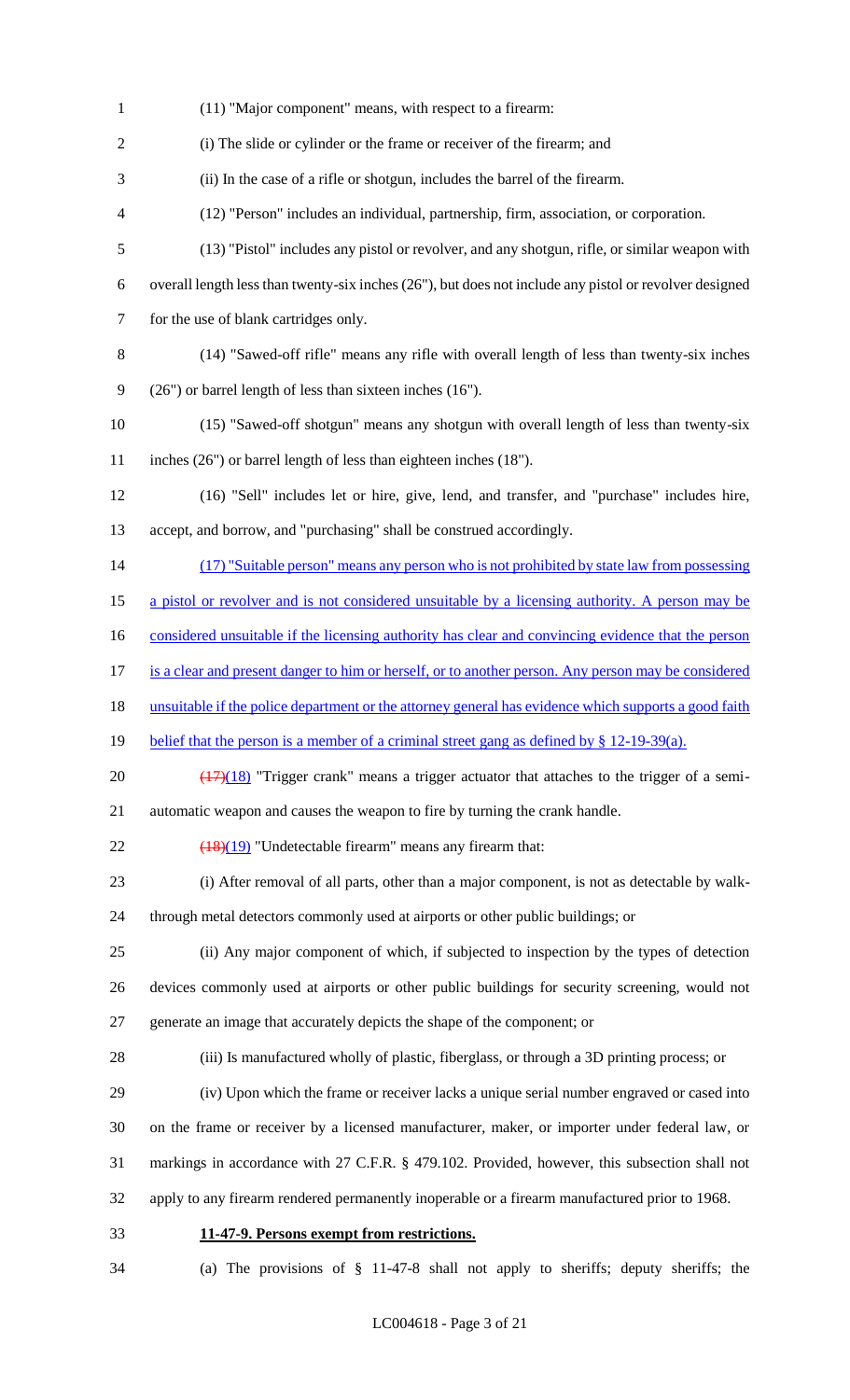superintendent and members of the state police; members of the Rhode Island airport police department; members of the Rhode Island state marshals; Rhode Island state fire marshal; chief deputy state fire marshals; deputy state fire marshals assigned to the bomb squad, and those assigned to the investigation unit; Providence fire department arson investigators, provided that the investigator receiving the permit is a graduate of a police-training academy; correctional officers, within the department of corrections; members of the city or town police force; capitol police investigators of the department of attorney general appointed pursuant to § 42-9-8.1; the witness protection coordinator for the witness protection review board as set forth in chapter 30 of title 12 and subject to the minimum qualifications of § 42-9-8.1; automobile theft investigators of the Rhode Island state police pursuant to § 31-50-1; railroad police while traveling to and from official assignments or while on assignments; conservation officers; or other duly appointed law enforcement officers; nor to members of the Army, Navy, Air Force, and Marine Corps of the United States, the National Guard, or organized reserves, when on duty; nor to members of organizations by law authorized to purchase or receive firearms from the United States or this state, provided these members are at, or going to or from, their places of assembly or target practice; nor to officers or employees of the United States authorized by law to carry a concealed firearm; nor to any civilian guard or criminal investigator carrying sidearms or a concealed firearm in the performance of his or her official duties under the authority of the commanding officer of the military establishment in the state of Rhode Island where he or she is employed by the United States; nor to any civilian guard carrying sidearms or a concealed firearm in the performance of his or her official duties under the authority of the adjutant general where he or she is employed guarding a national guard facility, provided, that the commanding officer of the military establishment shall have on file with the attorney general of this state a list of the names and addresses of all civilian guards and criminal investigators so authorized; nor to duly authorized military organizations when on duty; nor to members when at, or going to or from, their customary places of assembly; nor to any individual employed in the capacity of warden, associate warden, major, captain, lieutenant, sergeant, correctional officer or investigator at any project owned or operated by a municipal detention facility corporation, including the Donald W. Wyatt Detention Facility; nor to the regular and/or ordinary transportation of pistols or revolvers as merchandise; nor to any person while transporting a pistol, or revolvers, unloaded from the place of purchase to their residence; or place of business, from their residence to their place of business or from their place of business to their residence, or to a federal firearms licensee for the purpose of sale, to or from a bona fide gunsmith, or firearms repair facility, to any police station or other location designated as a site of a bona fide "gun buy-back" program, but only if said pistol or revolver is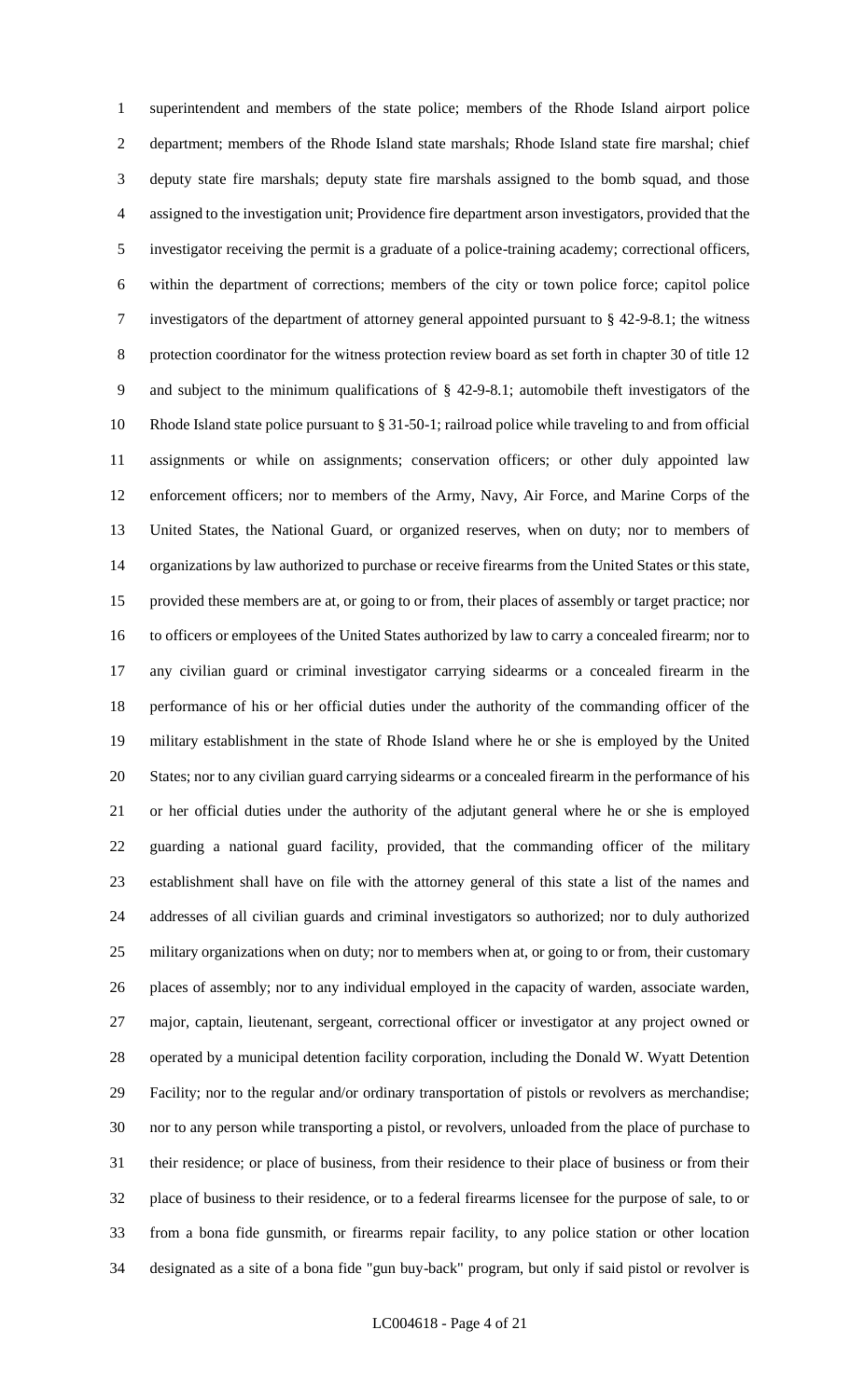unloaded and any ammunition for said pistol or revolver is not readily or directly accessible from the passenger compartment of such vehicle while transporting same and further provided, that in the case of a vehicle without a compartment separate from the passenger compartment, the firearm or the ammunition shall be stored in a locked container.

- (b) Persons exempted by the provisions of this section from the provisions of § 11-47-8 shall have the right to carry concealed firearms everywhere within this state; provided, that this shall not be construed as giving the right to carry concealed firearms to a person transporting firearms as merchandise or as household or business goods.
- (c) The attorney general shall have the authority to enter into agreements or otherwise
- 10 formally approve reciprocal recognition with other states that require an agreement to be in place
- 11 before that state will recognize a Rhode Island attorney general or a city or town police department
- concealed handgun permit as valid.
- (d) Rhode Island shall recognize and honor a concealed handgun or concealed weapon 14 permit or license issued by any other reciprocal state or county, provided:
- (1) The permit or license holder is a non-resident who is twenty-one (21) years of age or 16 older;
- (2) The reciprocal state and/or county provides the means for instantaneous verification of 18 the validity of all such permits or licenses issued within that state or county, accessible twenty-four (24) hours a day;
- (3) The permit or license holder has in his or her immediate possession the concealed 21 handgun or concealed weapon permit or license along with a photo identification issued by a state 22 or government agency and presents for verification the permit or license and identification upon
- 23 demand by a law-enforcement officer;
- (4) The permit or license holder is subject to the same laws and restrictions with respect to carrying a concealed weapon or concealed firearm as a resident of Rhode Island who is so licensed. (e) Rhode Island shall recognize an official government-issued law enforcement identification card issued to an active-duty law enforcement officer from any other state or county.
- 
- 28 These individuals shall be exempted from the provisions of § 11-47-8 and shall have the right to
- carry a concealed firearm everywhere within this state.
- 

#### **11-47-11. License or permit to carry concealed pistol or revolver.**

 (a) The licensing authorities of any city or town shall, upon application of any person twenty-one (21) years of age or over having a bona fide residence or place of business within the city or town, or of any person twenty-one (21) years of age or over having a bona fide residence within the United States and a license or permit to carry a pistol or revolver concealed upon his or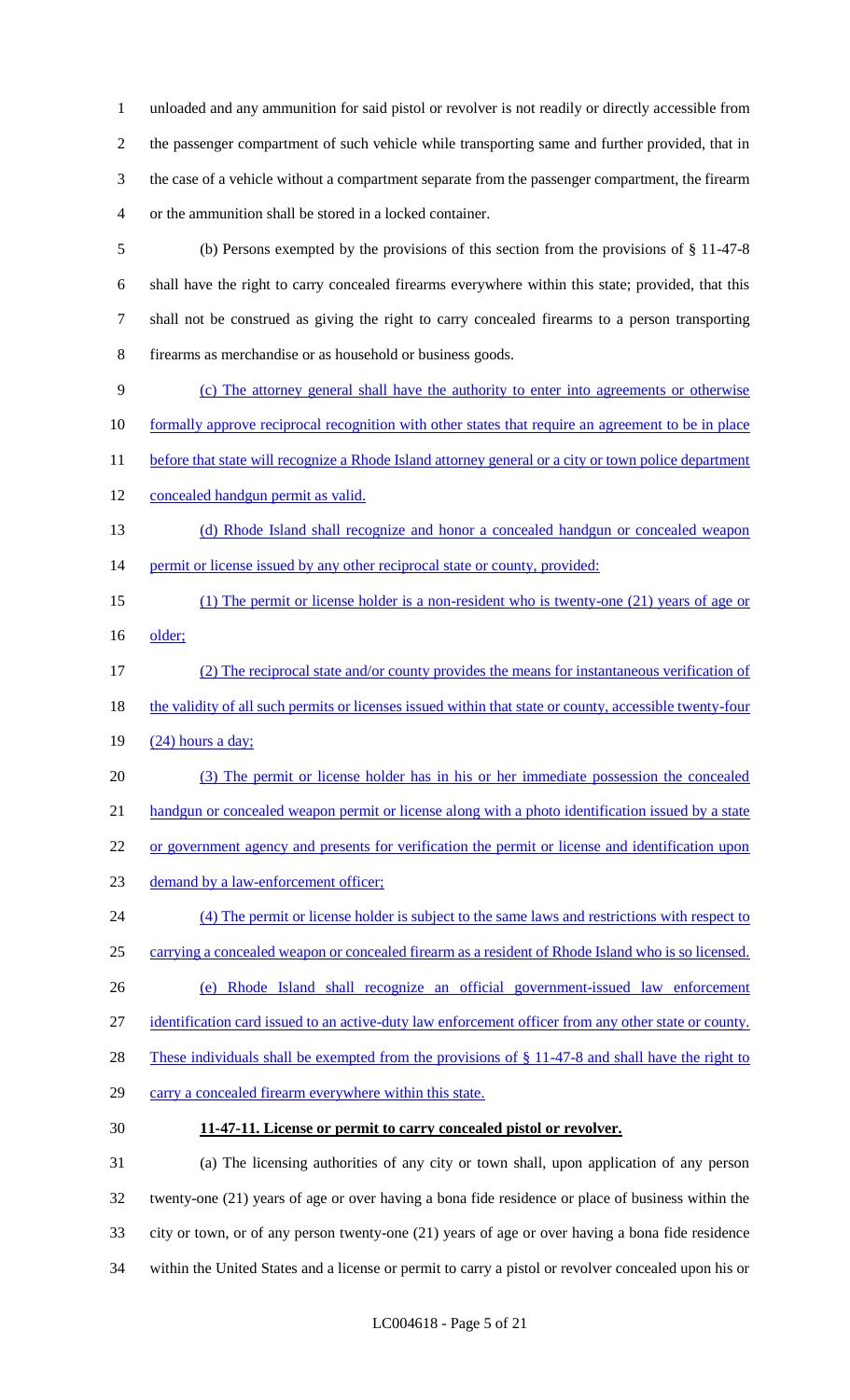her person issued by the authorities of any other state or subdivision of the United States, issue a license or permit to the person to carry concealed upon his or her person a pistol or revolver 3 everywhere within this state for four (4) years from date of issue, if it appears that the applicant has 4 good reason to fear an injury to his or her person or property or has any other proper any lawful reason for carrying a pistol or revolver, and that he or she is a suitable person to be so licensed; subject to the provisions of §§ 11-47-12 and 11-47-15. Self-defense shall be considered a lawful 7 reason. 8 (1) The license or permit shall be in triplicate in form to be prescribed by the attorney general and shall bear the fingerprint, photograph, name, address, description, and signature of the 10 licensee and the reason given for desiring a license or permit and in or the permit holder. In no case shall it contain the serial number of any firearm. The original shall be delivered to the licensee. (2) The licensing authority shall retain a copy of the permit for its records and send a second 13 copy to the attorney general. All permits issued or renewed pursuant to this section shall be recorded 14 in the Rhode Island criminal history database, or its successor system. (3) Any member of the licensing authority, its agents, servants, and employees shall be immune from suit in any action, civil or criminal, based upon any official act or decision, performed or made in good faith in issuing a license or permit under this chapter. (b) The licensing authority shall, within fourteen (14) calendar days, return any incomplete 19 application to the applicant along with a written explanation, stating with specificity, why the application is incomplete. (c) The licensing authority shall approve or deny a completed application within ninety 22 (90) calendar days of receiving it. (1) Within seven (7) business days after approval, the license shall be made available for 24 the applicant to pick up in person or, at the request and expense of the applicant be delivered by 25 mail. (2) Any denial shall be in writing and state with specificity the reason(s) and evidence upon which the licensing authority based its decision and the rationale for the denial. 28 (3) Failure by the licensing authority to approve or deny within the time allowed shall constitute a denial for the sole purpose of permitting an appeal by the applicant and for no other purpose, and shall create a rebuttable presumption that no evidence exists indicating that the applicant is unsuitable. (d) Any permit issued pursuant to this section is eligible to be renewed if it is not expired, 33 or has been expired for less than six (6) months. Any person whose permit has been expired for six

34 (6) months or more may apply for a new permit under this section.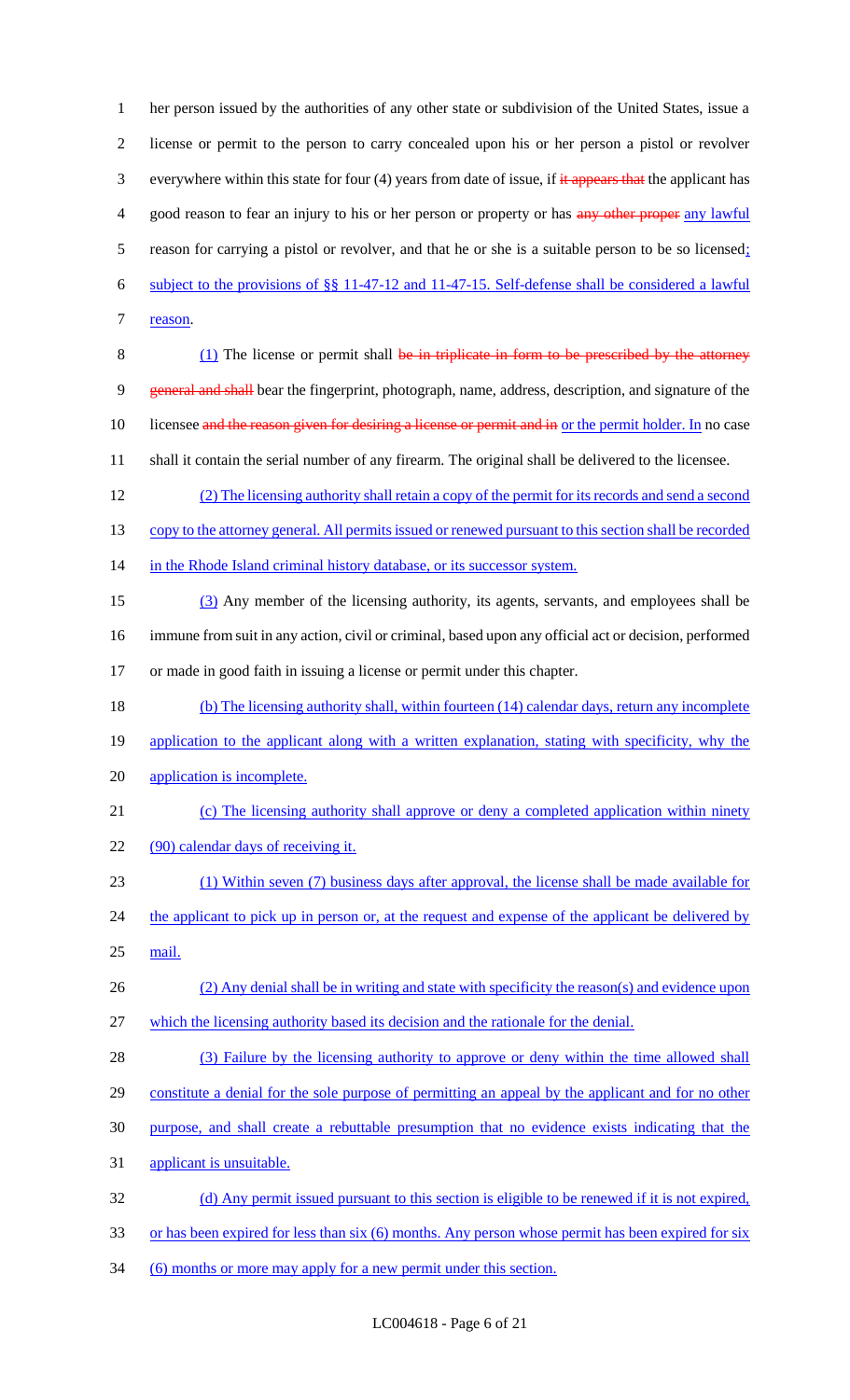| $\mathbf{1}$   | (e) Each licensing authority shall make its application available to any person by:                      |
|----------------|----------------------------------------------------------------------------------------------------------|
| $\overline{2}$ | (1) Posting it on its website, if it has one;                                                            |
| 3              | (2) Making it immediately available, free of charge, to any person who requests it; and                  |
| 4              | (3) Upon request, providing a copy by US mail.                                                           |
| 5              | (f) All applications shall require the applicant to provide two (2) forms of identification,             |
| 6              | such as a driver's license, state issued non-driver ID card, concealed carry permit issued by any        |
| 7              | state or political subdivision of any state, passport, immigration documentation, military ID, student   |
| 8              | ID, social security card or a birth certificate. At least one form of required identification shall be a |
| 9              | government issued photo ID.                                                                              |
| 10             | (1) The licensing authority may only use the applicant's social security number for the                  |
| 11             | background check.                                                                                        |
| 12             | (g) All applications shall require the applicant to include an FBI Fingerprint Card (FD-                 |
| 13             | 258), or successor version, or provide fingerprints by livescan, with the application, except that this  |
| 14             | shall not be a requirement for a renewal applicant.                                                      |
| 15             | (h) All applications shall require the applicant to include a copy of the instructor's                   |
| 16             | credentials for the instructor who certified their qualification score on the applicant's application.   |
| 17             | (i) All licensing authorities of a city or town shall use the following application:                     |
| 18             | <u>"Application for a concealed carry license pursuant to RIGL § 11-47-11</u>                            |
| 19             | Name:                                                                                                    |
| 20             |                                                                                                          |
| 21             | Address:                                                                                                 |
| 22             |                                                                                                          |
| 23             | (Street and number) (City or town) (State and Zip Code)                                                  |
| 24             |                                                                                                          |
| 25             | Place of Birth:                                                                                          |
| 26             | Height: Weight:                                                                                          |
| 27             | Hair color: Eye color:                                                                                   |
| 28             | Are you a citizen of the United                                                                          |
| 29             | States?                                                                                                  |
| 30             | If you are not a United States citizen, please list your admission number:                               |
| 31             |                                                                                                          |
| 32             | <b>ARMY L or RI COMBAT COURSE shooting score:</b>                                                        |
| 33             |                                                                                                          |
| 34             | Name and certification number of NRA or RI instructor:                                                   |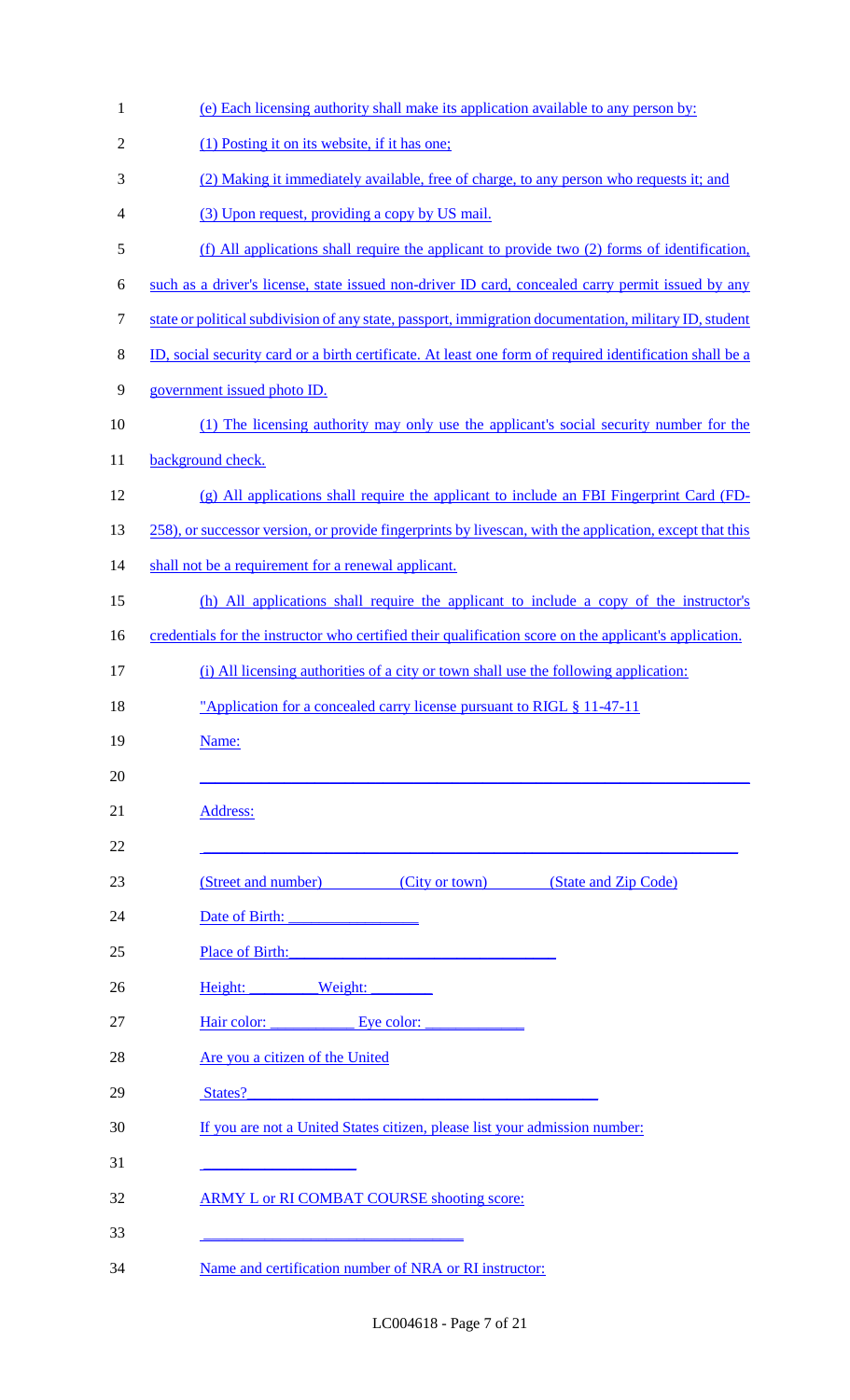| $\mathbf{1}$   |                                                                                                                                                                                                                  |
|----------------|------------------------------------------------------------------------------------------------------------------------------------------------------------------------------------------------------------------|
| $\overline{2}$ | Signature of instructor:                                                                                                                                                                                         |
| 3              |                                                                                                                                                                                                                  |
| 4              | Have you ever been convicted of a crime of violence (Pursuant to § 11-47-2):                                                                                                                                     |
| 5              |                                                                                                                                                                                                                  |
| 6              | Are you a fugitive from justice (Pursuant to § 11-47-2):                                                                                                                                                         |
| 7<br>8         | <u> 1989 - Johann Barn, mars ann an t-Amhain an t-Amhain an t-Amhain an t-Amhain an t-Amhain an t-Amhain an t-Amh</u><br>Have you ever been adjudicated as being addicted to a controlled substance (Pursuant to |
| 9              | $§ 11-47-6$ :                                                                                                                                                                                                    |
| 10             | <u>Have you ever been adjudicated as being mentally incompetent (Pursuant to <math>\S</math> 11-47-6):</u>                                                                                                       |
| 11<br>12<br>13 | Have you been dishonorably discharged from the United States Military?                                                                                                                                           |
| 14<br>15       | To your knowledge, are you prohibited by federal or state law from possessing a firearm?                                                                                                                         |
| 16<br>17       | For what lawful purpose do you seek to carry a pistol or revolver?                                                                                                                                               |
| 18<br>19       | Applicant's signature:                                                                                                                                                                                           |
| 20             | (See § 11-47-23 for penalty for false information provided on this application)                                                                                                                                  |
| 21             | <b>AFFIDAVIT:</b> I certify that I have read and am familiar with the provisions of the Firearms                                                                                                                 |
| 22             | Act, RIGL 11-47, of the State of Rhode Island, and that I am aware of the penalties for violation of                                                                                                             |
| 23             | the provisions of the cited sections.                                                                                                                                                                            |
| 24             | <b>Signed</b>                                                                                                                                                                                                    |
| 25             | <b>County of</b>                                                                                                                                                                                                 |
| 26             | State of Rhode Island (or other jurisdiction)                                                                                                                                                                    |
| 27             | Subscribed and sworn before me this (month, date, year)                                                                                                                                                          |
| 28             | <b>Notary Public"</b>                                                                                                                                                                                            |
| 29             | (i) No licensing authority shall require any additional forms, standards, information,                                                                                                                           |
| 30             | waivers or other additional requirements. An applicant may submit additional information or                                                                                                                      |
| 31             | documentation at the applicant's discretion.                                                                                                                                                                     |
| 32             | (k) The licensing authority shall establish and maintain an emergency permit extension on                                                                                                                        |
| 33             | the renewal application for a license to carry a concealable weapon.                                                                                                                                             |
| 34             | (1) The emergency permit extension is only available to renewal applicants who, at the                                                                                                                           |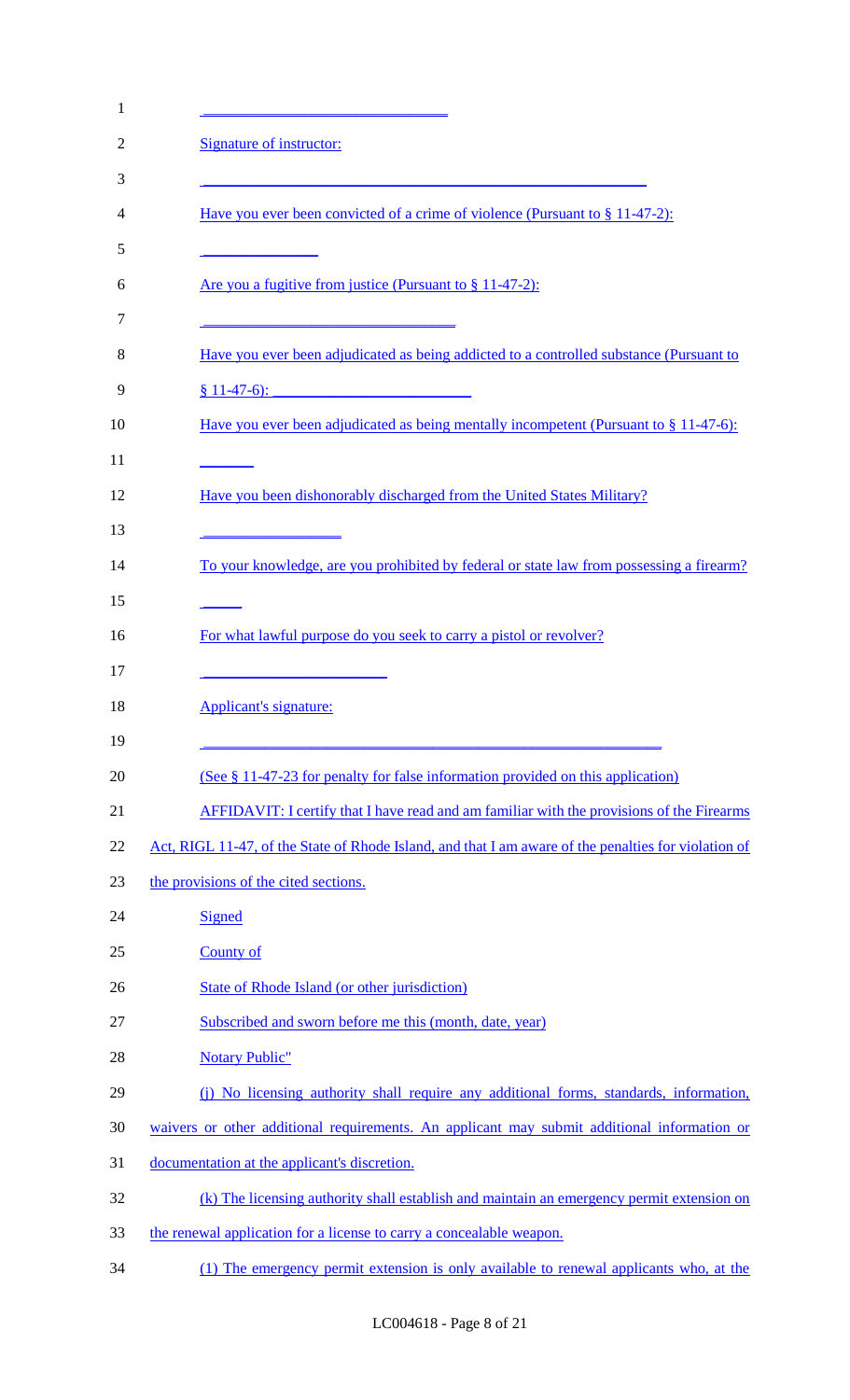- 1 time of the application, have an unexpired four (4) year city or town issued license to carry a concealable weapon and who are required to maintain this license for work purposes. (2) A complete emergency permit extension application shall be delivered to the licensing authority prior to the license expiration date. (3) The licensing authority shall, within three (3) business days of receipt of the emergency permit extension application, if there is no material change in the applicant's circumstances and no change in applicant's criminal history, automatically approve and make available the emergency permit. (4) A fee of fifty (\$50.00) dollars shall be charged and shall be paid to the licensing 10 authority for the emergency permit extension upon the issuance of the emergency permit. 11 (5) An emergency license to carry a concealable weapon will be valid for ninety (90) days only. (6) Nothing in the emergency permit extension section shall be construed or interpreted to 14 stay or toll the time periods in the renewal process as outlined in subsection (e) of this section.  $\frac{15}{2}$  (m)(b) Notwithstanding any other chapter or section of the general laws of the state of Rhode Island, the licensing authority of any city or town shall not provide or release to any individual, firm, association or corporation the name, address, or date of birth of any person who has held or currently holds a license or permit to carry a concealed pistol or revolver. This section shall not be construed to prohibit the release of any statistical data of a general nature relative to age, gender and racial or ethnic background nor shall it be construed to prevent the release of information to parties involved in any prosecution of § 11-47-8 or in response to a lawful subpoena in any criminal or civil action which the person is a party to that action. **11-47-12. License or permit fee License to carry weapon fee.** 24 A fee of forty dollars (\$40.00) shall be charged and shall be paid for each license or permit 25 a license or permit to carry a weapon to the licensing authority issuing it and/or the attorney general 26 upon issuance. No additional fees or costs of any type shall be charged for any reason, except, that 27 the actual fee charged by the FBI to process fingerprints may be charged to the applicant. Every license or permit shall be valid for four (4) years from the date when issued unless sooner revoked 29 subject only to the emergency provision contained in this chapter. The fee charged for issuing of 30 the license or permit shall be applied for the use and benefit of the city, town, or state of Rhode
- **Island** the department of the attorney general.

# **11-47-18. License or permit issued by attorney general on showing of need -- Issuance**

- **to retired police officers.**
-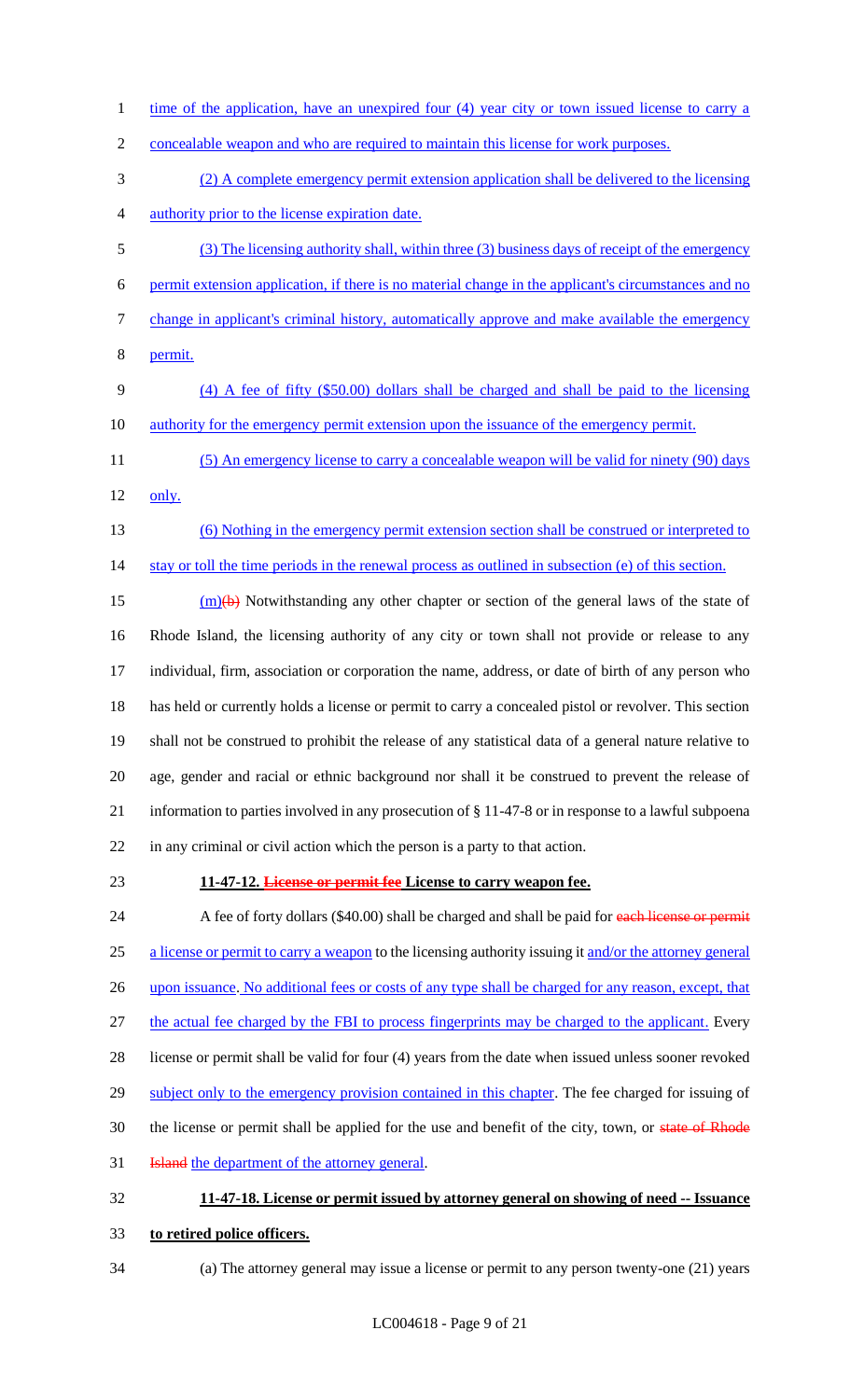of age or over to carry a pistol or revolver, whether concealed or not, upon his or her person everywhere within this state for four (4) years from date of issue upon a proper showing of need, 3 or employment and that he or she is a suitable person to be so licensed, subject to the provisions of §§ 11-47-12 and 11-47-15; that license or permit may be issued notwithstanding the provisions of § 11-47-7.

- (1) A license to carry a pistol or revolver may not be issued to and is immediately revoked
- 7 for an individual who is in violation of § 11-47-7.

 (b) All state police officers and permanent members of city and town police forces of this state who have retired in good standing after at least twenty (20) years of service, or retired in good 10 standing due to a physical disability other than a psychological impairment, may shall be issued a license or permit by the attorney general subject to the provisions of §§ 11-47-12 and 11-47-15. The term "in good standing" means that at the time of retirement, the police officer was not facing disciplinary action that could have resulted in his or her termination for misconduct or unfitness for office. Any member of the licensing authority, and its agents, servants, and employees shall be immune from suit in any action, civil or criminal, based upon any official act or decision, performed or made in good faith in issuing a license or permit under this chapter.

 (c) Notwithstanding any other chapter or section of the general laws of the state of Rhode Island, the attorney general shall not provide or release to any individual, firm, association or corporation the name, address, or date of birth of any person who has held or currently holds a license or permit to carry a concealed pistol or revolver. This section shall not be construed to prohibit the release of any statistical data of a general nature relative to age, gender and racial or ethnic background nor shall it be construed to prevent the release of information to parties involved in any prosecution of § 11-47-8 or in response to a lawful subpoena in any criminal or civil action which said person is a party to such action.

(d) Any permit issued pursuant to this section is eligible to be renewed if it is not expired,

26 or has been expired for less than six (6) months. Any person whose permit has been expired for six

- (6) months or more may apply for a new permit under this section.
- (e) The attorney general's application for a license to carry a pistol or revolver shall be
- 29 filled out completely by the applicant, dated and signed by the applicant and notarized.
- (f) The attorney general may request only the following information on the application:
- (1) Applicant's full name, prior name if legally changed, all nicknames and aliases, full
- residence address and mailing address if different (no post office boxes accepted);
- (2) All applicant's available phone numbers, including, but not limited to, business,
- 34 cellular, mobile and land line phone numbers;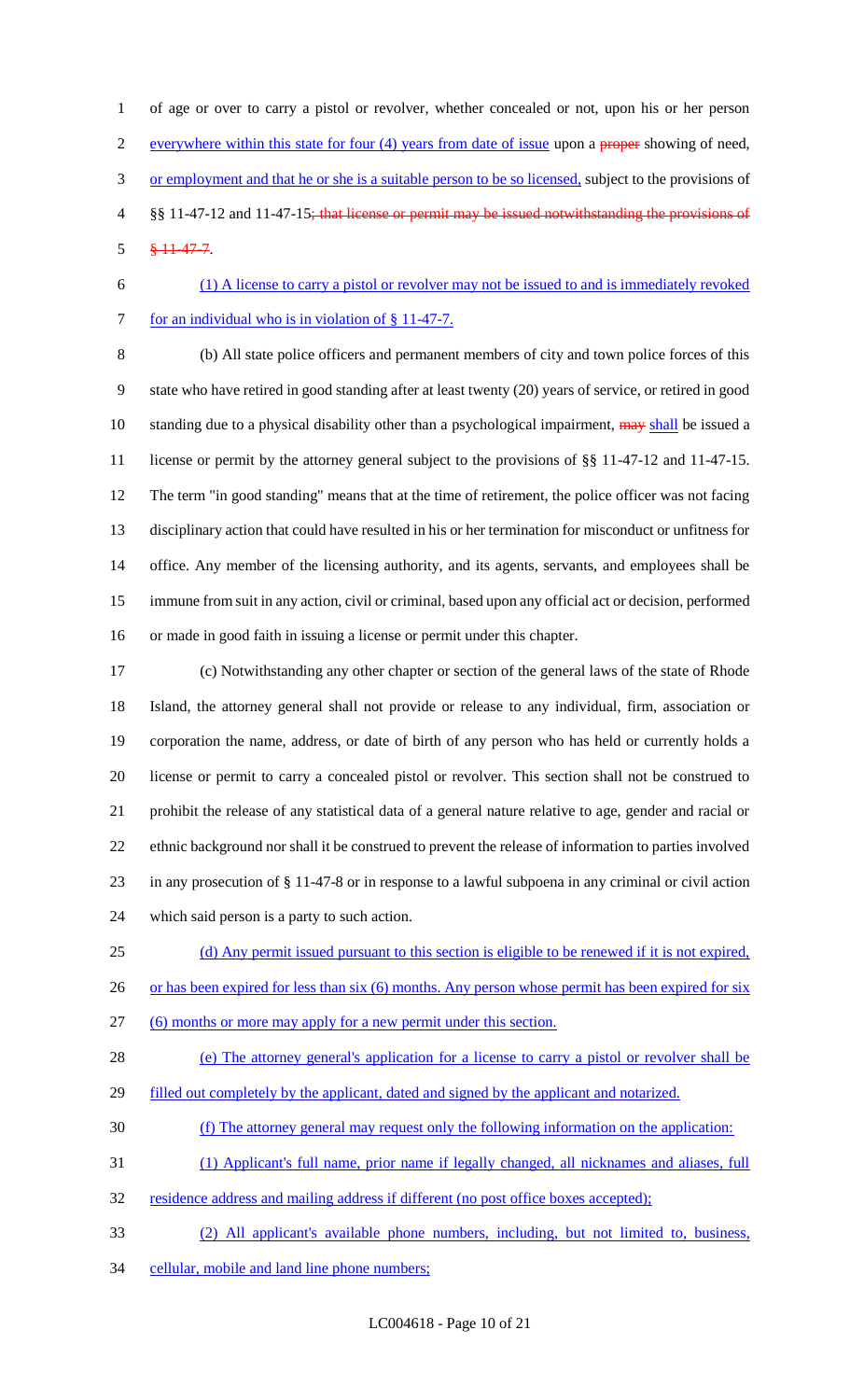(3) The applicant's height, weight, color of eyes and hair, date and place of birth, full social security number; (4) Applicant's occupation, job description, years of employment and employer's full address and contact information, except that this information may only be required if the permit is being requested as a condition of employment with a specific company; (5) Applicant's proof of citizenship, length of citizenship and if applicant is not a citizen of the United States, a copy of both sides of a current and valid alien registration card or work authorization card; (6) A listing of all of the applicant's full addresses for the last three (3) years, including the dates of residence; (7) Information relating to the applicant's arrest record including, but not limited to, the date the applicant was arrested, the name of the city/town or arresting agency, the state the arrest 13 occurred in, the arresting charge and disposition; 14 (8) Information relating to the applicants plea of nolo contendere to any charge or violation including, but not limited to, the date the applicant was arrested, the name of the city/town or 16 arresting agency, the state the plea occurred in, the arresting charge and disposition; (9) Information relating to the applicant's conviction record including, but not limited to, 18 the date the applicant was arrested, the name of the city/town or arresting agency, the state the arrest occurred in, the arresting charge and disposition; (10) Information relating to the applicant's indictment in any court for a crime punishable for more than one year, including, but not limited to, the name of the city/town or indicting agency, 22 the state of the indictment, the indicting charge and disposition; (11) Information relating to the applicant if he or she was ever under a guardianship or has 24 been subject to confinement by virtue of being a mental incompetent, or who has been adjudicated 25 or is under treatment or confinement as a drug addict, including, but not limited to, the dates thereof; and (12) Information relating to the applicant's current and prior applications for a permit to 28 carry a pistol or revolver from the attorney general, any local city or town, or any other state, 29 including, but not limited to, if any permit is active, denied or revoked, with the dates and reasons thereof. The attorney general may require notarized photocopies of the front and back of all valid permits. (g) The attorney general may require only the following with the application: (1) A dated, signed and notarized typed statement from the applicant outlining the applicant's specific reasons and details regarding his or her need for a Rhode Island permit. If the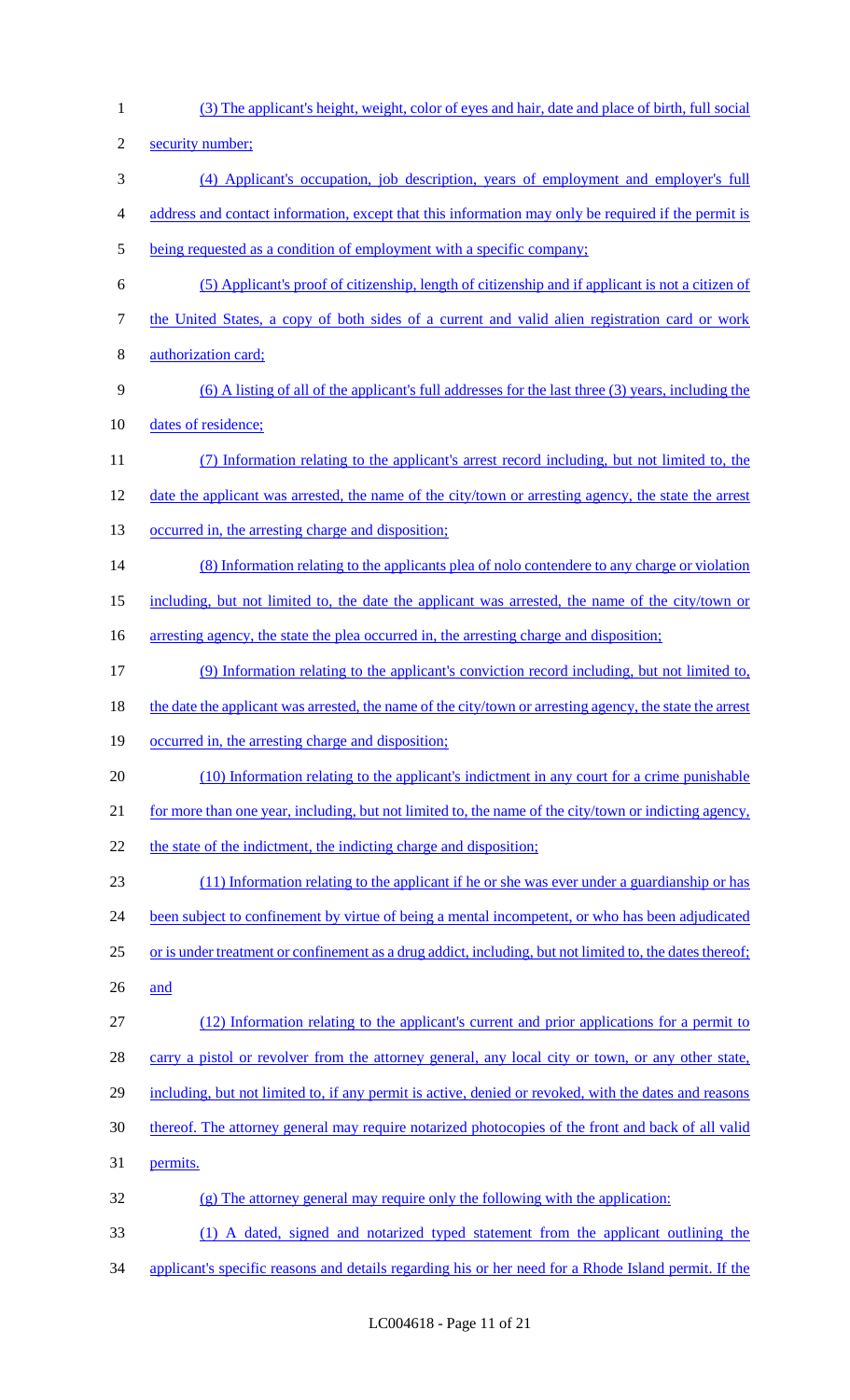2 the employer's letterhead and included with the application. In addition, the applicant shall submit 3 a copy of the business license or other evidence that the business exists. 4 (2) Enclose two (2) 1" X 1" photographs of the applicant taken without headgear or glasses. 5 This photograph must be a clear, colored picture of the head and face. The applicant shall print his 6 or her name on the back of each picture. No laminated photos will be accepted. 7 (3) Copies of both the front and the back of two (2) types of positive identification for the 8 applicant, examples include, but are not limited to: birth certificate, United States Passport, a Rhode 9 Island or other state driver's license or a Rhode Island identification card, concealed carry permit 10 issued by any state or political subdivision of any state, military ID, student ID or social security 11 card. At least one of these must be a government issued photo ID. The photocopies submitted shall 12 be signed and dated by a notary public attesting to the photocopies as being true copies. 13 (4) The application must include the applicant's full set of fingerprints submitted on a FBI 14 FINGERPRINT APPLICANT CARD {FD-258 (Rev. 12-29-82 or successor version)} included 15 with the application. Fingerprint card shall be signed by applicant. This requirement is not 16 necessary for a renewal application 17 (5) Three (3) dated, signed and notarized typed reference letters from individuals who 18 personally know the applicant. The individuals used as references shall include on the letters the 19 following information: their full names, residence address, phone number with area code and the 20 years they have known the applicant. An applicant's reference letter dated more than one hundred 21 and twenty (120) days prior to the date of the permit application will be considered invalid. 22 Reference letters must be written by the reference, not the applicant, and cannot be identical. This 23 requirement is not necessary for a renewal application. 24 (6) A certification that the applicant has qualified in accordance with § 11-47-15. (Law 25 enforcement personnel may submit a certification of the Rhode Island combat course). A N.R.A. 26 instructor or a police range officer shall sign and complete the certification which shall include the 27 date of the qualification, the printed name, phone number of the instructor, instructor's N.R.A. 28 number, the caliber of the weapon and the applicant's score. An applicant's qualification 29 certification dated more than one year prior to the date of the permit application will be considered 30 invalid. 31 (7) A copy of the N.R.A. instructor certification or the police officer's range certification 32 shall be submitted with the application. 33 (8) The applicant's legal residence may be required. The residency requirement may be 34 satisfied by any one of the following methods: the application may be signed by the applicant's

1 permit is to be used for employment, a typed and signed letter of explanation must be submitted on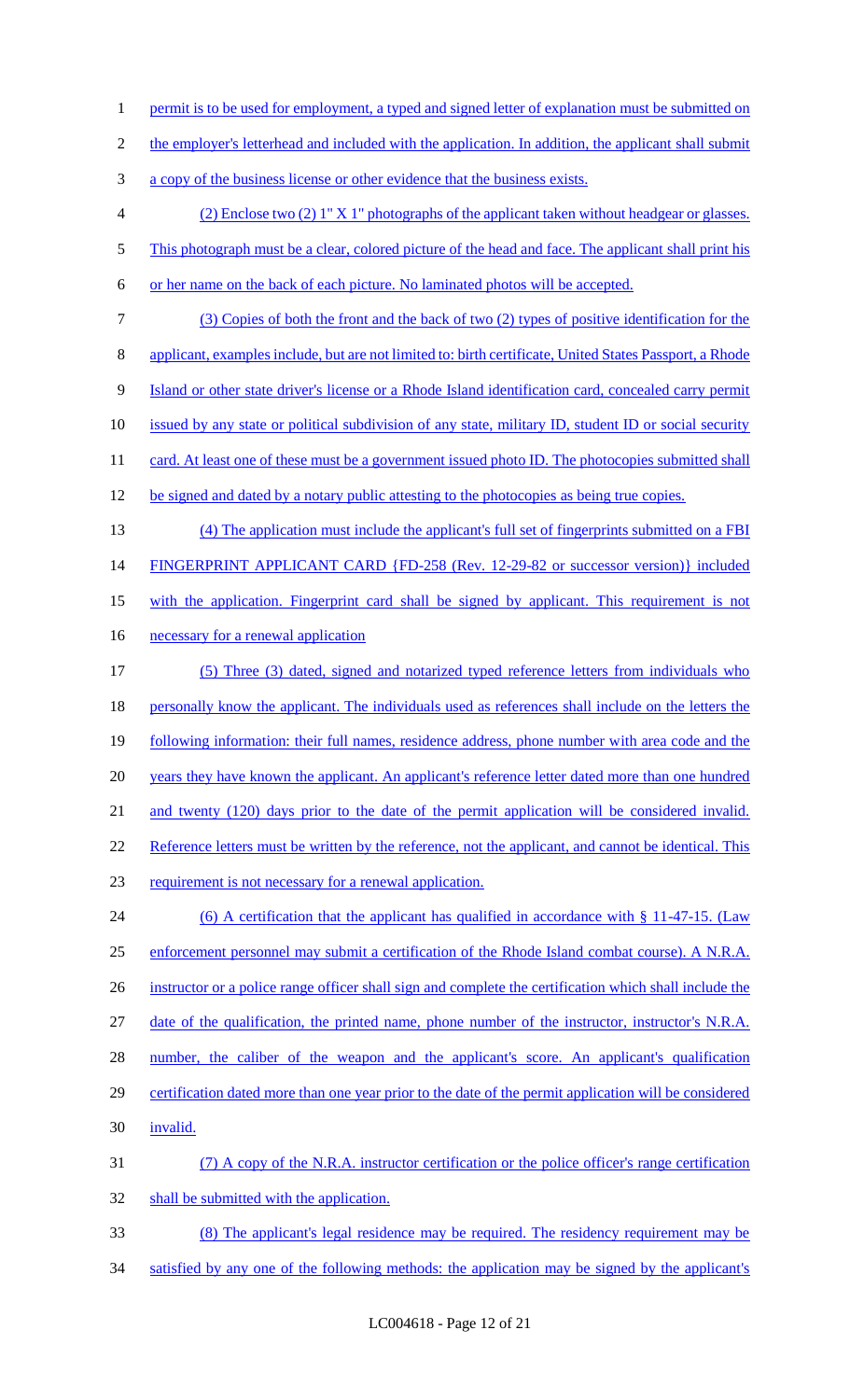- 1 local licensing authority; the application may be signed by the city or town chief of police; the
- 2 application may be signed by the city or town clerk; or the applicant may submit a certified or
- notarized copy the applicant's voter registration card.
- (9) The applicant shall sign an affidavit certifying that he or she has read and is familiar 5 with all the provisions of chapter 47 of title 11, relating to weapons and acknowledges the penalties
- for violations of the provisions of the cited sections. He or she shall further attest that any alteration
- 
- of the permit is just cause for revocation. The affidavit shall be dated and notarized and shall
- indicate the date it was submitted to the licensing authority or the police department.
- (10) All non-resident applicants shall include a copy of both the front and the back of their
- home state permit, if they have one.
- (h) The licensing authority may only use the applicant's social security number for the background check.
- (i) The attorney general shall, within ninety (90) days for an in-state applicant or one 14 hundred and twenty (120) days for an out-of-state applicant from the receipt of a complete
- 15 application either approve or deny the application.
- (1) If the application is approved, the attorney general may require the applicant to be 17 present in the offices of the attorney general to sign and submit a fingerprint for the permit.
- (2) If the attorney general denies the application, the applicant shall be notified, either by 19 mail or by phone, that the entire application is available for pick-up by the applicant. Any denial shall be in writing and state with specificity the reason(s) and evidence upon which the denial was 21 based and the rationale for the denial.
- (3) If the attorney general deems the application incomplete, then the applicant shall be
- notified, either by mail or by phone, within five (5) business days from submitting the application,
- 24 that the entire application is available for pick-up by the applicant along with a written response
- 25 stating the reason(s) why the application was deemed incomplete.
- (j) The provisions of §§ 11-47-35 and 11-47-35.2 shall not apply to persons licensed
- pursuant to this section.
- (k) The attorney general's renewal application for a license to carry a pistol or revolver shall be as follows:
- (1) The applicant shall submit a fully complete, signed, dated and notarized renewal
- application to the attorney general prior to the expiration date of the permit.
- (2) The renewal application shall include the information included in subsection (f) of this
- section with the following exceptions:
- (i) The three (3) dated, signed and notarized typed reference letters from individuals who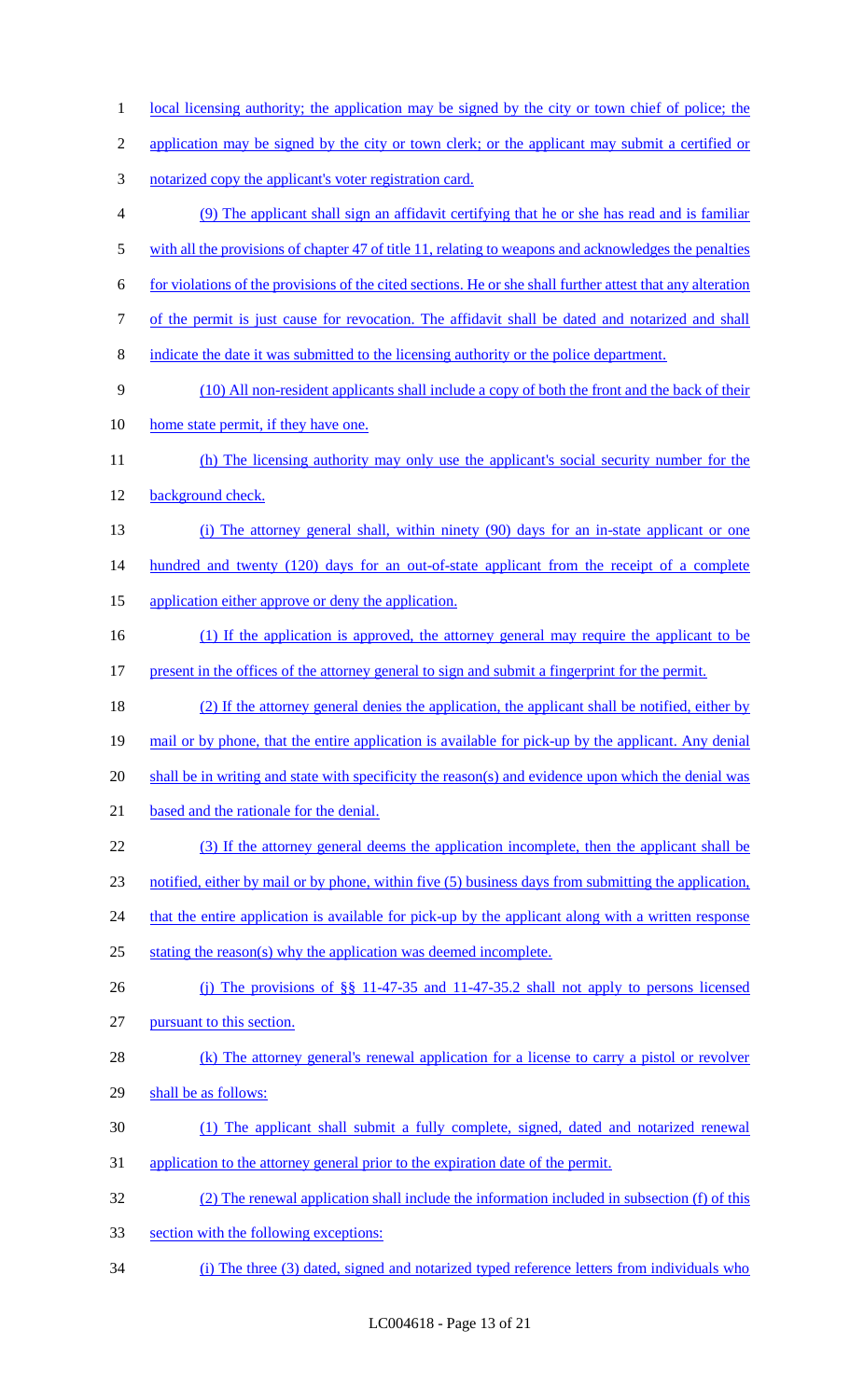1 personally know the applicant are not required upon renewal. 2 (ii) The fingerprint card requirement is not required for renewal. 3 (3) The attorney general shall, within sixty (60) days of receipt of the renewal application, 4 if there is no material change in the applicant's circumstances and no material change in the 5 applicant's need for a permit and no change in the applicant's criminal history, automatically 6 approve the renewal application. 7 (l) The attorney general shall establish and maintain an emergency permit extension on the 8 renewal application for a license to carry a pistol or revolver. 9 (1) The emergency permit extension is only available to renewal applicants who, at the 10 time of the application, have an unexpired four (4) year attorney general license to carry a pistol or 11 revolver and who must maintain this license for work purposes. 12 (2) A complete renewal application shall be delivered to the department of the attorney 13 general prior to the license expiration date. 14 (3) The attorney general shall, within three (3) business days of receipt of the renewal 15 application, if there is no material change in the applicant's renewal application, no material change 16 in need and no change in applicant's criminal history, automatically approve and make available 17 the emergency permit. 18 (4) A fee of fifty dollars (\$50.00) shall be charged and shall be paid to the attorney general 19 for the emergency permit extension upon the issuance of the emergency permit. 20 (5) An emergency license to carry a pistol or revolver will be valid for ninety (90) days 21 only. 22 (6) Nothing in the emergency permit extension section shall be construed or interpreted to 23 stay or toll the time periods in the renewal process as outlined in § 11-47-11(e). 24 **11-47-20. Sale or possession of silencers Sale and possession of silencers.** 25 (a) It shall be unlawful within this state to manufacture, sell, purchase, or possess or use a 26 firearm, with an overall length of less than seventeen inches (17") that has attached any muffler, 27 silencer, or device for deadening or muffling the sound of  $\alpha$  the firearm when discharged. 28 (b) Violations of this section shall be punished by imprisonment for not less than one year 29 and one day. 30 SECTION 2. Section 38-2-2 of the General Laws in Chapter 38-2 entitled "Access to Public 31 Records" is hereby amended to read as follows: 32 **38-2-2. Definitions.** 33 As used in this chapter: 34 (1) "Agency" or "public body" means any executive, legislative, judicial, regulatory, or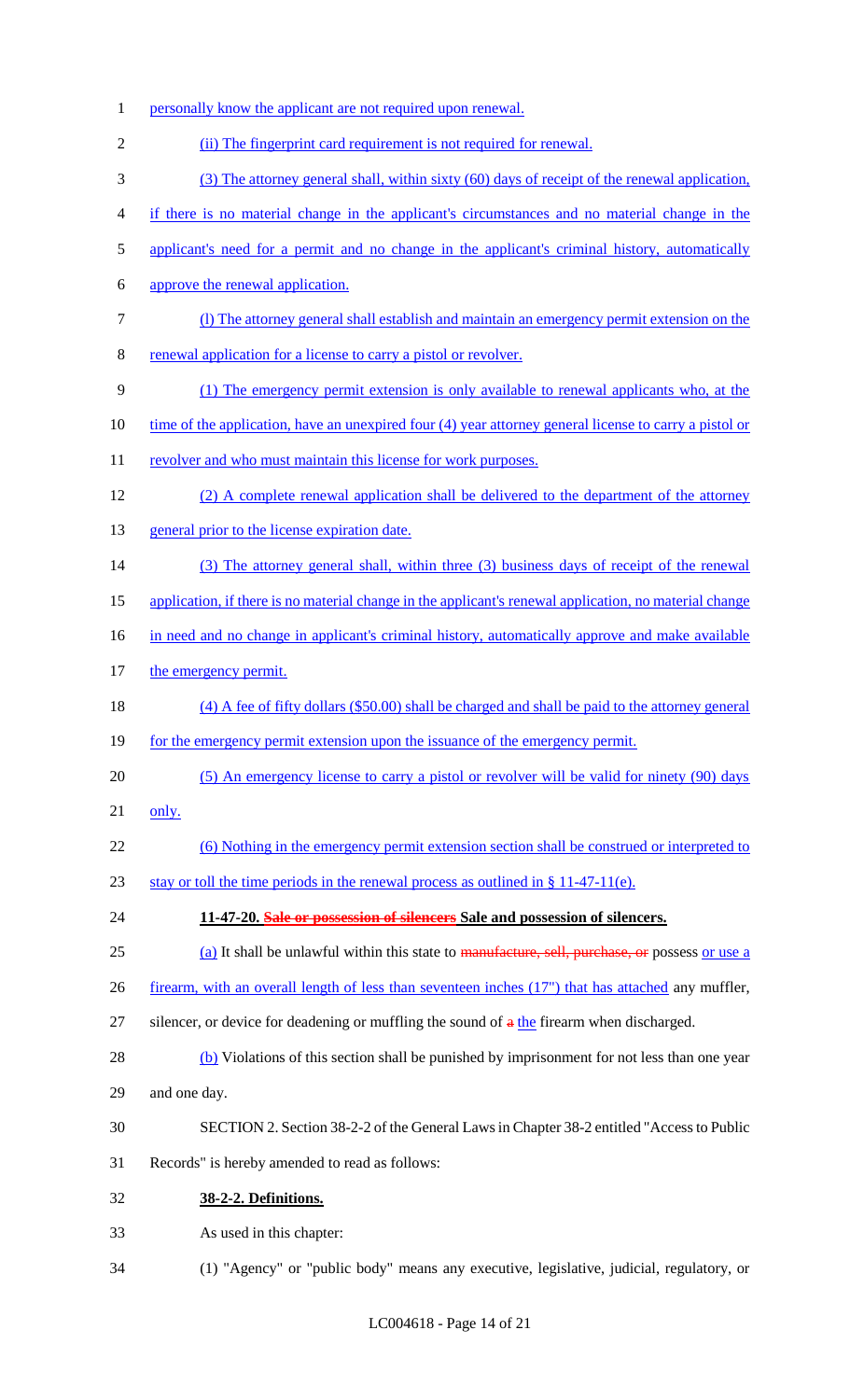administrative body of the state, or any political subdivision thereof; including, but not limited to: any department, division, agency, commission, board, office, bureau, authority; any school, fire, or water district, or other agency of Rhode Island state or local government that exercises governmental functions; any authority as defined in § 42-35-1(b); or any other public or private agency, person, partnership, corporation, or business entity acting on behalf of and/or in place of any public agency.

(2) "Chief administrative officer" means the highest authority of the public body.

 (3) "Public business" means any matter over which the public body has supervision, control, jurisdiction, or advisory power.

10 (4) "Public record" or "public records" shall mean means all documents, papers, letters, maps, books, tapes, photographs, films, sound recordings, magnetic or other tapes, electronic data processing records, computer stored data (including electronic mail messages, except specifically for any electronic mail messages of or to elected officials with or relating to those they represent and correspondence of or to elected officials in their official capacities), or other material regardless of physical form or characteristics made or received pursuant to law or ordinance or in connection with the transaction of official business by any agency. For the purposes of this chapter, the following records shall not be deemed public:

 (A)(I)(a) All records relating to a client/attorney relationship and to a doctor/patient relationship, including all medical information relating to an individual in any files.

 (b) Personnel and other personal individually identifiable records otherwise deemed confidential by federal or state law or regulation, or the disclosure of which would constitute a clearly unwarranted invasion of personal privacy pursuant to 5 U.S.C. § 552 et seq.; provided, however, with respect to employees, and employees of contractors and subcontractors working on public works projects that are required to be listed as certified payrolls, the name, gross salary, salary range, total cost of paid fringe benefits, gross amount received in overtime, and any other remuneration in addition to salary, job title, job description, dates of employment and positions held with the state, municipality, or public works contractor or subcontractor on public works projects, employment contract, work location, and/or project, business telephone number, the city or town of residence, and date of termination shall be public. For the purposes of this section "remuneration" shall include any payments received by an employee as a result of termination, or otherwise leaving employment, including, but not limited to, payments for accrued sick and/or vacation time, severance pay, or compensation paid pursuant to a contract buy-out provision. For purposes of this section, the city or town residence shall not be deemed public for peace officers, as defined in § 12-7-21, and shall not be released.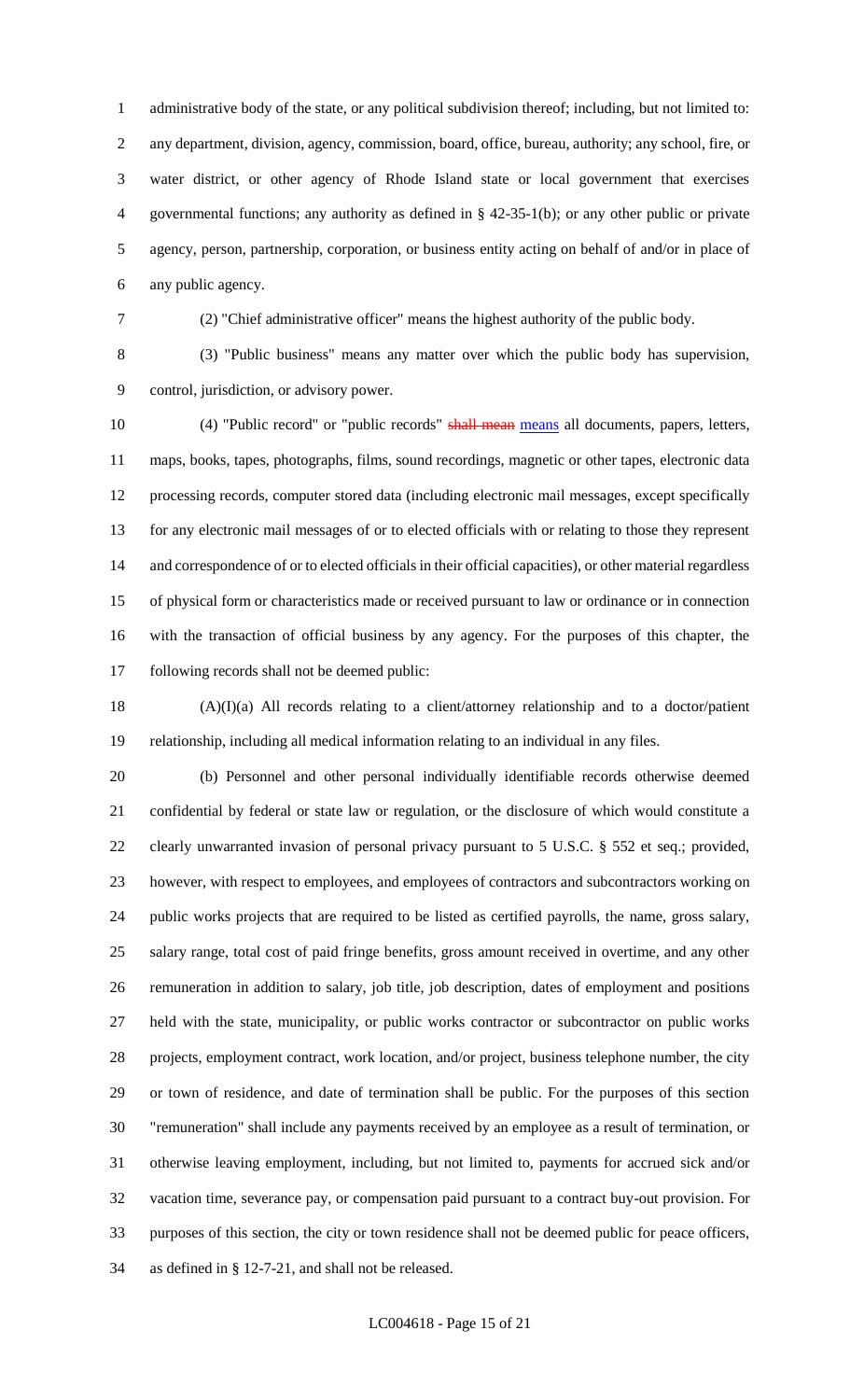(II) Notwithstanding the provisions of this section, or any other provision of the general laws to the contrary, the pension records of all persons who are either current or retired members of any public retirement systems, as well as all persons who become members of those retirement systems after June 17, 1991, shall be open for public inspection. "Pension records" as used in this section, shall include all records containing information concerning pension and retirement benefits of current and retired members of the retirement systems and future members of said systems, including all records concerning retirement credits purchased and the ability of any member of the retirement system to purchase retirement credits, but excluding all information regarding the medical condition of any person and all information identifying the member's designated beneficiary or beneficiaries unless and until the member's designated beneficiary or beneficiaries have received or are receiving pension and/or retirement benefits through the retirement system.

 (B) Trade secrets and commercial or financial information obtained from a person, firm, or corporation that is of a privileged or confidential nature.

 (C) Child custody and adoption records, records of illegitimate births, and records of juvenile proceedings before the family court.

 (D) All records maintained by law enforcement agencies for criminal law enforcement and all records relating to the detection and investigation of crime, including those maintained on any individual or compiled in the course of a criminal investigation by any law enforcement agency. Provided, however, such records shall not be deemed public only to the extent that the disclosure of the records or information (a) Could reasonably be expected to interfere with investigations of criminal activity or with enforcement proceedings; (b) Would deprive a person of a right to a fair trial or an impartial adjudication; (c) Could reasonably be expected to constitute an unwarranted invasion of personal privacy; (d) Could reasonably be expected to disclose the identity of a confidential source, including a state, local, or foreign agency or authority, or any private institution that furnished information on a confidential basis, or the information furnished by a confidential source; (e) Would disclose techniques and procedures for law enforcement investigations or prosecutions, or would disclose guidelines for law enforcement investigations or prosecutions; or (f) Could reasonably be expected to endanger the life or physical safety of any individual. Records relating to management and direction of a law enforcement agency and records or reports reflecting the initial arrest of an adult and the charge or charges brought against an adult shall be public.

 (E) Any records that would not be available by law or rule of court to an opposing party in litigation.

 (F) Scientific and technological secrets and the security plans of military and law enforcement agencies, the disclosure of which would endanger the public welfare and security.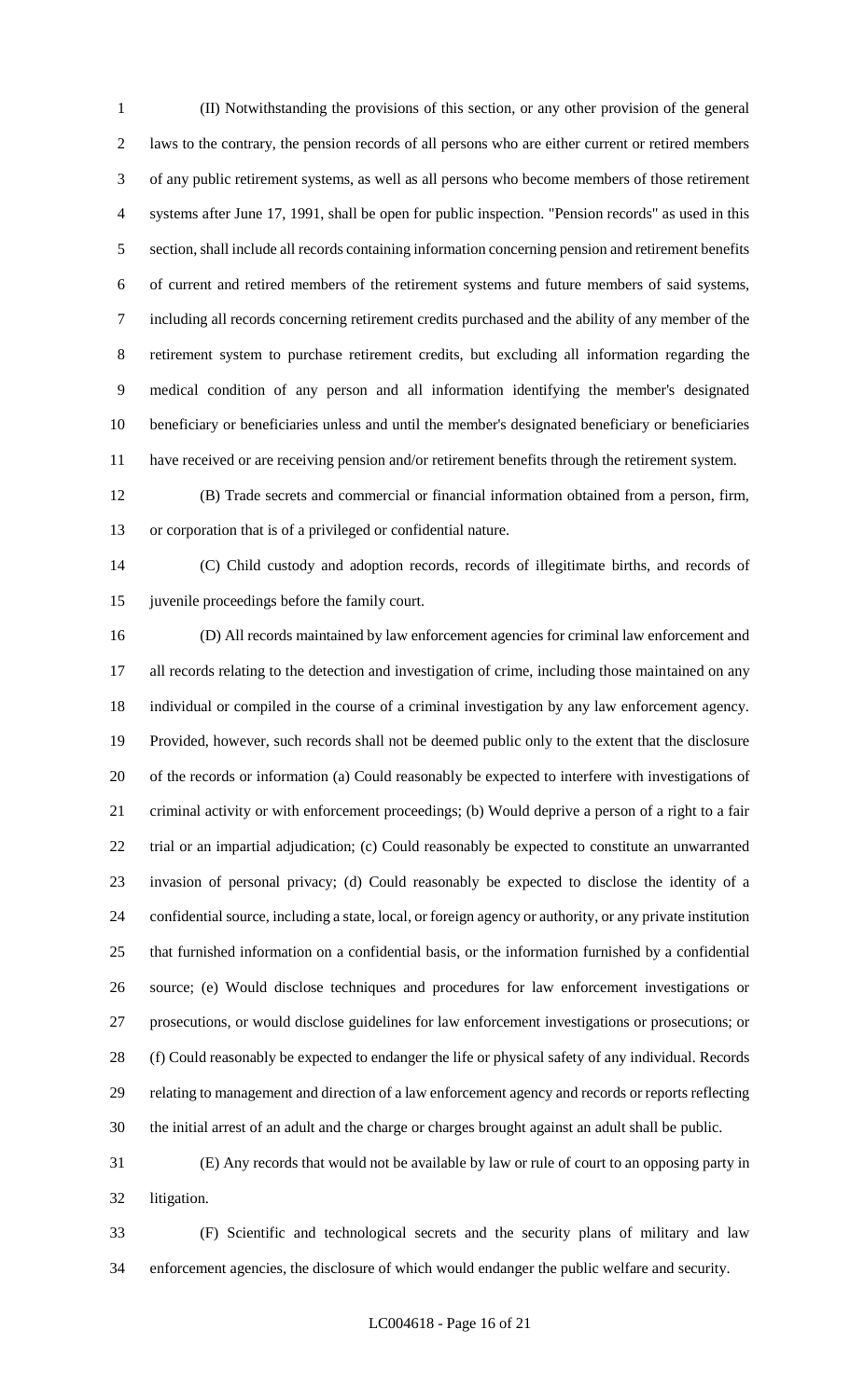- (G) Any records that disclose the identity of the contributor of a bona fide and lawful charitable contribution to the public body whenever public anonymity has been requested of the public body with respect to the contribution by the contributor.
- (H) Reports and statements of strategy or negotiation involving labor negotiations or collective bargaining.
- (I) Reports and statements of strategy or negotiation with respect to the investment or borrowing of public funds, until such time as those transactions are entered into.

 (J) Any minutes of a meeting of a public body that are not required to be disclosed pursuant to chapter 46 of title 42.

 (K) Preliminary drafts, notes, impressions, memoranda, working papers, and work products, including those involving research at state institutions of higher education on commercial, scientific, artistic, technical, or scholarly issues, whether in electronic or other format; provided, however, any documents submitted at a public meeting of a public body shall be deemed public.

 (L) Test questions, scoring keys, and other examination data used to administer a licensing examination, examination for employment or promotion, or academic examinations; provided, however, that a person shall have the right to review the results of his or her examination.

 (M) Correspondence of or to elected officials with or relating to those they represent and correspondence of or to elected officials in their official capacities.

 (N) The contents of real estate appraisals, engineering, or feasibility estimates and evaluations made for or by an agency relative to the acquisition of property or to prospective public supply and construction contracts, until such time as all of the property has been acquired or all proceedings or transactions have been terminated or abandoned; provided the law of eminent domain shall not be affected by this provision.

(O) All tax returns.

 (P) All investigatory records of public bodies, with the exception of law enforcement agencies, pertaining to possible violations of statute, rule, or regulation other than records of final actions taken, provided that all records prior to formal notification of violations or noncompliance shall not be deemed to be public.

 (Q) Records of individual test scores on professional certification and licensing examinations; provided, however, that a person shall have the right to review the results of his or her examination.

 (R) Requests for advisory opinions until such time as the public body issues its opinion. (S) Records, reports, opinions, information, and statements required to be kept confidential by federal law or regulation or state law or rule of court.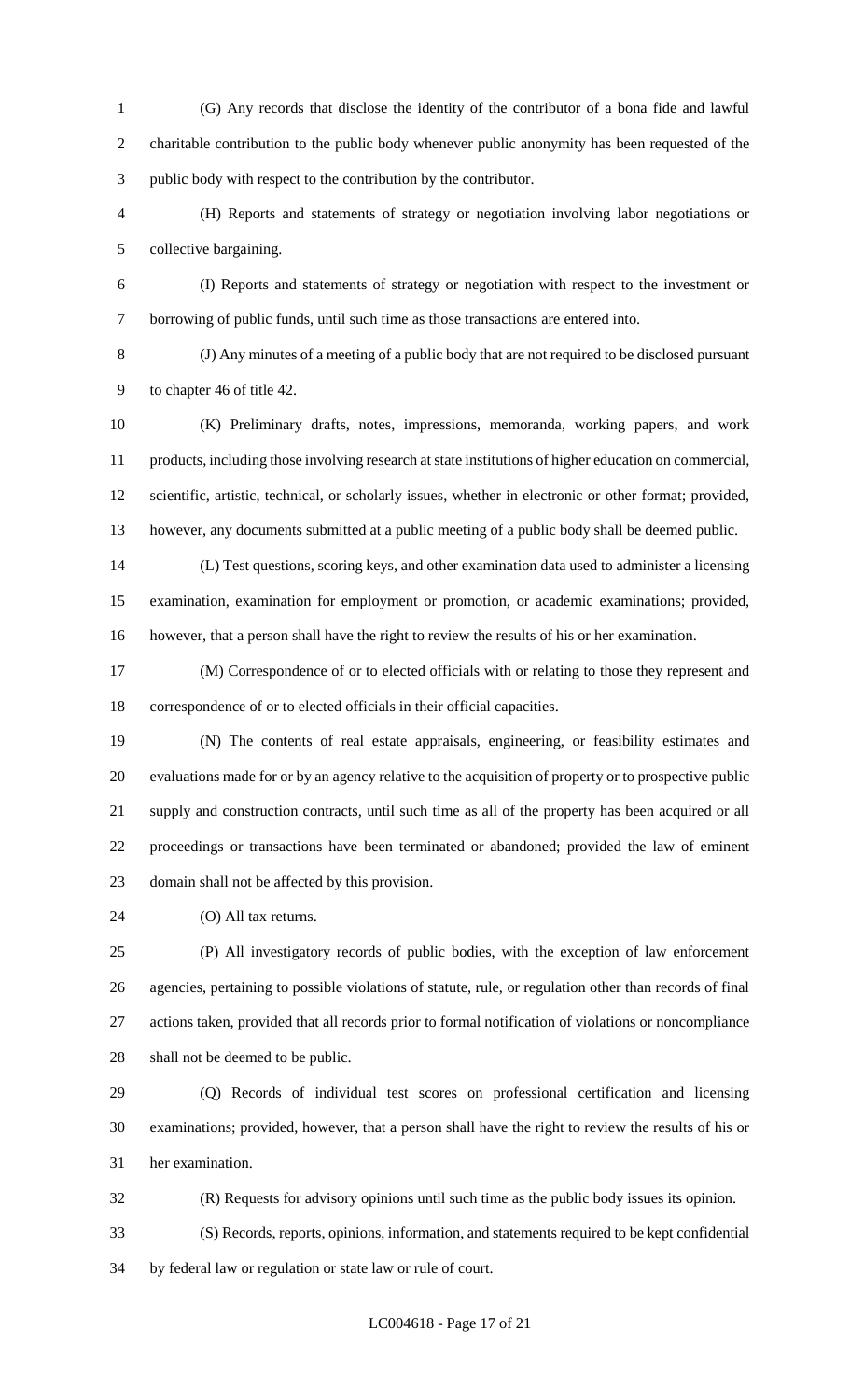(T) Judicial bodies are included in the definition only in respect to their administrative function provided that records kept pursuant to the provisions of chapter 16 of title 8 are exempt from the operation of this chapter.

 (U) Library records that, by themselves or when examined with other public records, would reveal the identity of the library user requesting, checking out, or using any library materials.

 (V) Printouts from TELE -- TEXT devices used by people who are deaf or hard of hearing or speech impaired.

 (W) All records received by the insurance division of the department of business regulation from other states, either directly or through the National Association of Insurance Commissioners, if those records are accorded confidential treatment in that state. Nothing contained in this title or any other provision of law shall prevent or be construed as prohibiting the commissioner of insurance from disclosing otherwise confidential information to the insurance department of this or any other state or country, at any time, so long as the agency or office receiving the records agrees in writing to hold it confidential in a manner consistent with the laws of this state.

 (X) Credit card account numbers in the possession of state or local government are confidential and shall not be deemed public records.

 (Y) Any documentary material, answers to written interrogatories, or oral testimony provided under any subpoena issued under § 9-1.1-6.

 (Z) Any individually identifiable evaluations of public school employees made pursuant to state or federal law or regulation.

- (AA) All documents prepared by school districts intended to be used by school districts in protecting the safety of their students from potential and actual threats.
- (BB) All documents, records and proceedings pursuant to the firearms act, appeal section
- 24 § 11-47-64, before a licensing authority, the office of the attorney general and the superior court

25 are not open to the public.

 SECTION 3. Chapter 11-47 of the General Laws entitled "Weapons" is hereby amended by adding thereto the following section:

## **11-47-64. Review and appeal of the decision of the licensing authority or attorney**

- **general.**
- (a) A decision denying a firearms permit pursuant to either §§ 11-47-11 or 11-47-18 shall
- 31 be final unless further review and/or appeal is initiated in writing within fifteen (15) days after the
- decision has been mailed to the applicant at the address listed on the application.
- (b) An aggrieved individual may submit a written request to reconsider the denial to the
- licensing authority or the office of the attorney general. Said request shall be submitted within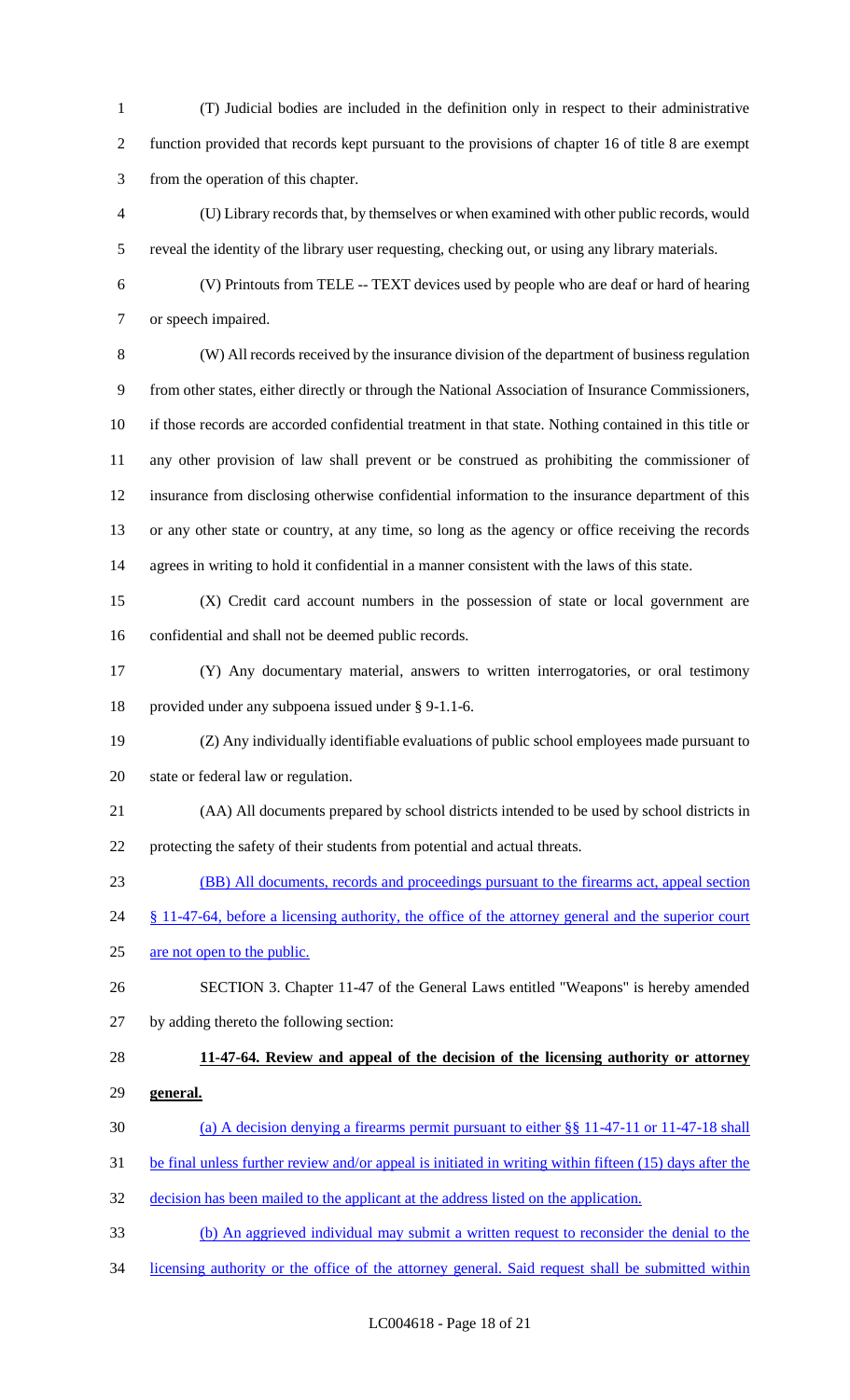3 an in-person meeting within thirty (30) days of the request to review and discuss the decision. Said 4 meeting shall only be scheduled or rescheduled beyond the initial thirty (30) day period by 5 agreement of the parties and/or for good cause, but in no event exceed sixty (60) days. 6 (2) The applicant may submit any supplemental documentation or written evidence relative 7 to the application, which shall become part of the application. 8 (3) The meeting shall be conducted as an informal meeting, not as an administrative 9 hearing. The licensing authority or the office of the attorney general shall receive and consider 10 documents and other evidence without regard to statutory and common law rules. No stenographic 11 record, transcription, video, audio or other recording is allowed. 12 (4) The applicant may be represented at this meeting by an attorney. 13 (5) The licensing authority or the department of the attorney general shall, within fourteen 14 (14) days after the meeting, mail a decision to the applicant granting or denying the application. 15 Any denial shall be in writing and state with specificity the reason(s) and evidence upon which the 16 denial was based and the rationale for the denial. 17 (c) An aggrieved individual may submit an appeal of the decision denying a firearms permit 18 pursuant to the decision of the request to reconsider to the superior court of the state of Rhode 19 Island for the county in which the licensing authority or attorney general is located, in the form of 20 a miscellaneous petition, within fifteen (15) days after the decision has been mailed to the applicant 21 at the address listed on the application. 22 (1) The petition for review shall state the grounds upon which review is sought but need 23 not be verified. 24 (2) Upon appeal, the petitioner is entitled to a trial de novo before a justice of the superior 25 court without a jury. 26 (3) Within thirty (30) days of the notice of appeal the licensing authority or attorney general 27 shall provide a full, complete and certified copy of the application and all submitted documents to 28 both the petitioner and the superior court. 29 (d) Pursuant to chapter 2 of title 38, the request to reconsider and the appeal to superior 30 court, shall not be deemed public. All documents, records and proceedings before the licensing 31 authority, the office of the attorney general and the superior court are not open to the public but

1 fifteen (15) days after the decision has been mailed to the address provided by the applicant.

2 (1) The licensing authority or the office of the attorney general shall schedule and conduct

- 32 may be accessed by law enforcement personnel to be used for law enforcement purposes only and
- 33 shall remain otherwise confidential.
- 34 (e) An applicant may have their hearing open to the public upon written request to the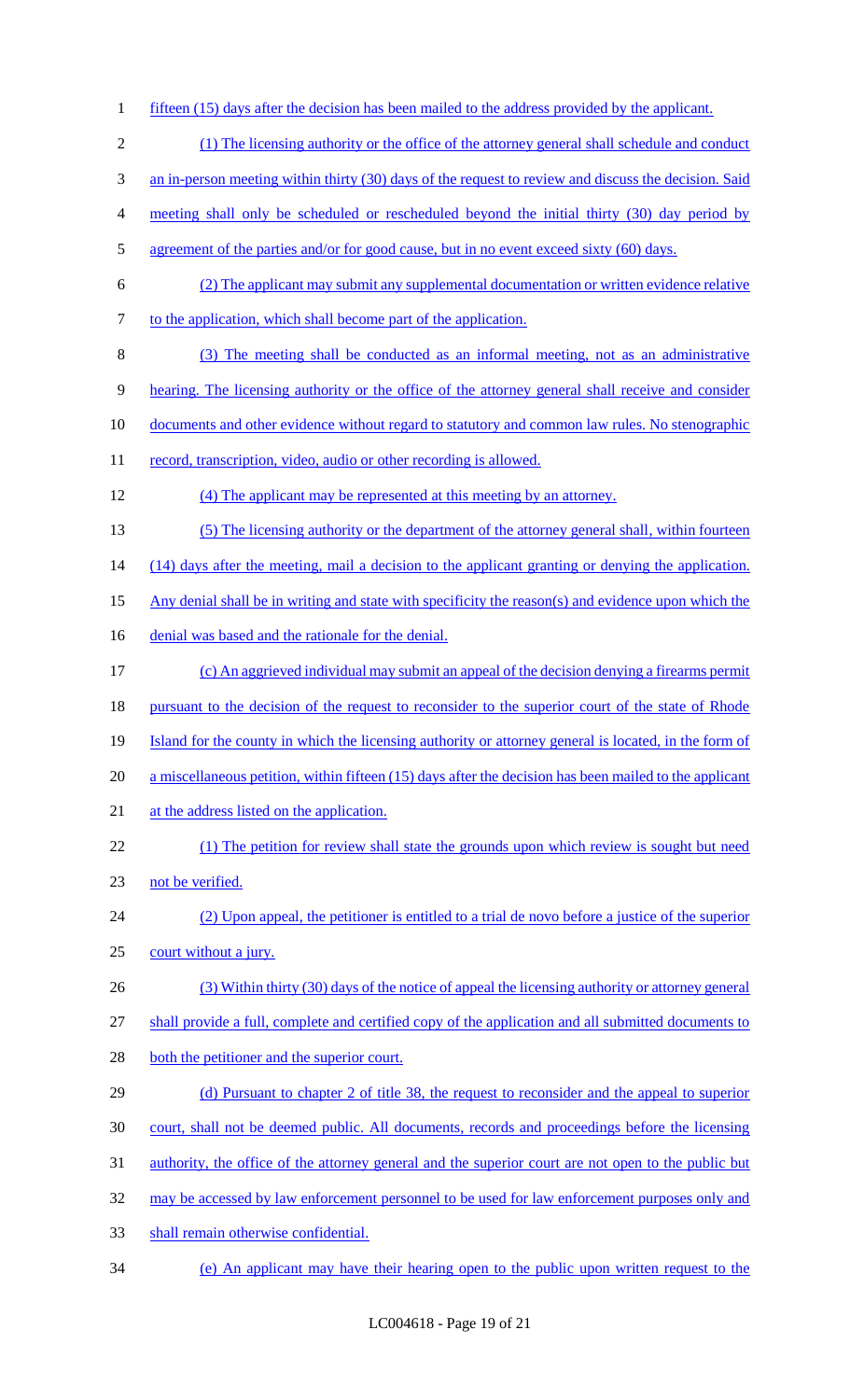- 1 superior court.
- 2 (f) The superior court shall award reasonable attorneys' fees, costs and filing fees to the
- 3 prevailing applicant if the court finds that there is no justiciable issue of either law or fact or if the
- 4 licensing authority or the department of the attorney general did not have a good faith basis in the
- 5 denial of the license or permit.
- 6 SECTION 4. Chapter 20-13 of the General Laws entitled "Hunting and Hunting Safety" is
- 7 hereby amended by adding thereto the following section:
- 8 **20-13-18. Hunting with suppressor.**
- 9 (a) An individual in lawful possession of a device that will silence, suppress, or muffle the
- 10 sound or natural report of a rifle or shotgun when the rifle or shotgun is discharged may, at his or
- 11 her sole discretion, use such device to hunt any game for which the individual is licensed, provided
- 12 the host rifle or shotgun to which the device is attached complies with the provisions of § 20-13-
- 13. 13.
- 14 (b) No city, town, committee, board or state or local agency may enact rules, regulations
- 15 or ordinances requiring or in any other manner mandating the use of a device that will silence,
- 16 suppress, or muffle the sound or natural report of a rifle or shotgun.
- 17 SECTION 5. This act shall take effect upon passage.

#### ======== LC004618 ========